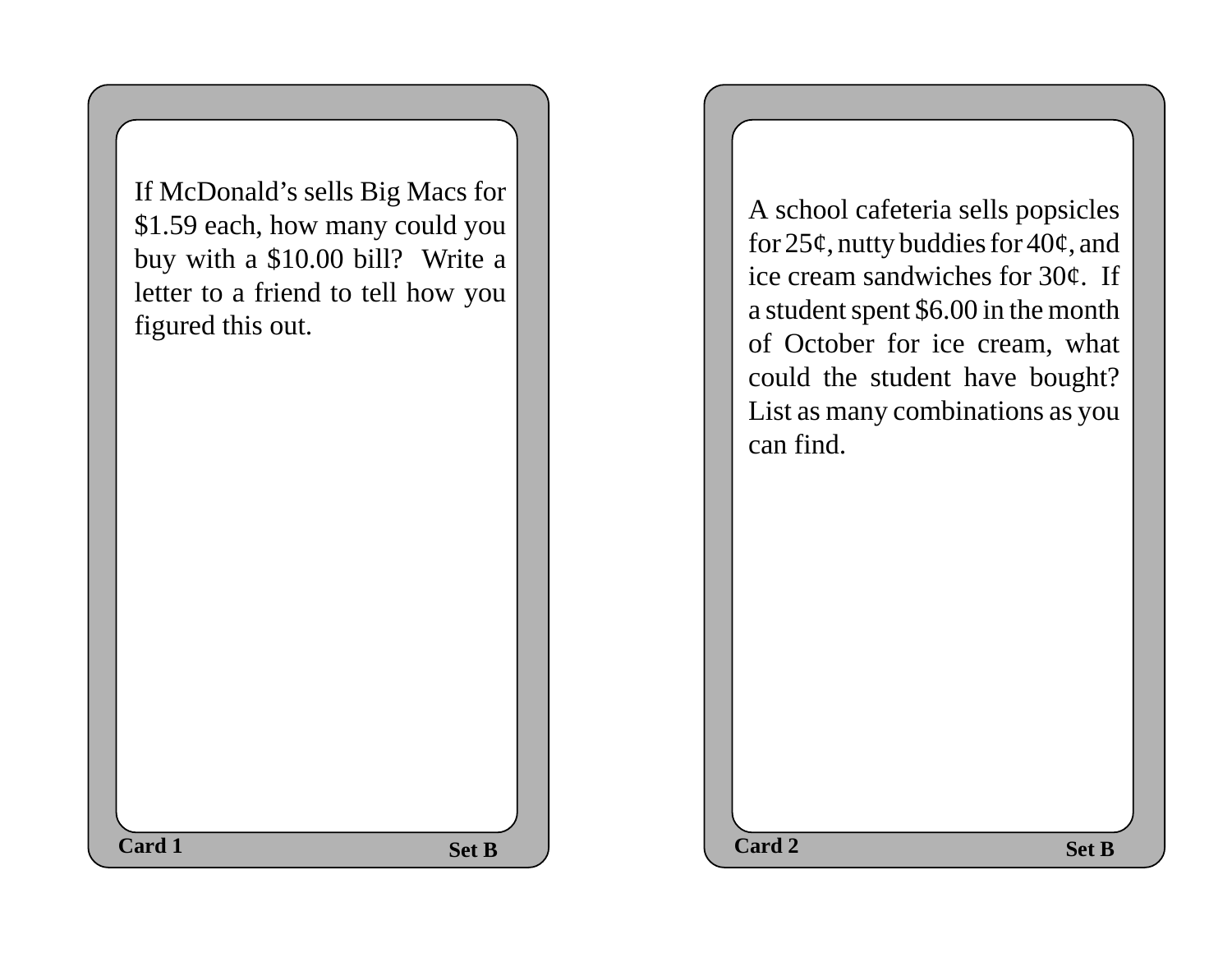Set B  $\qquad$  Card 4 Set B Sarah owes a friend \$2.38. She has \$5.25. Will she have enough money for a \$2.25 movie after she pays her friend? Exactly how much money does she have left? Card 3 Set B  $\qquad$  Card 4

How can you make each stack have the same number of pennies and use all the pennies?



Explain how you figured this out.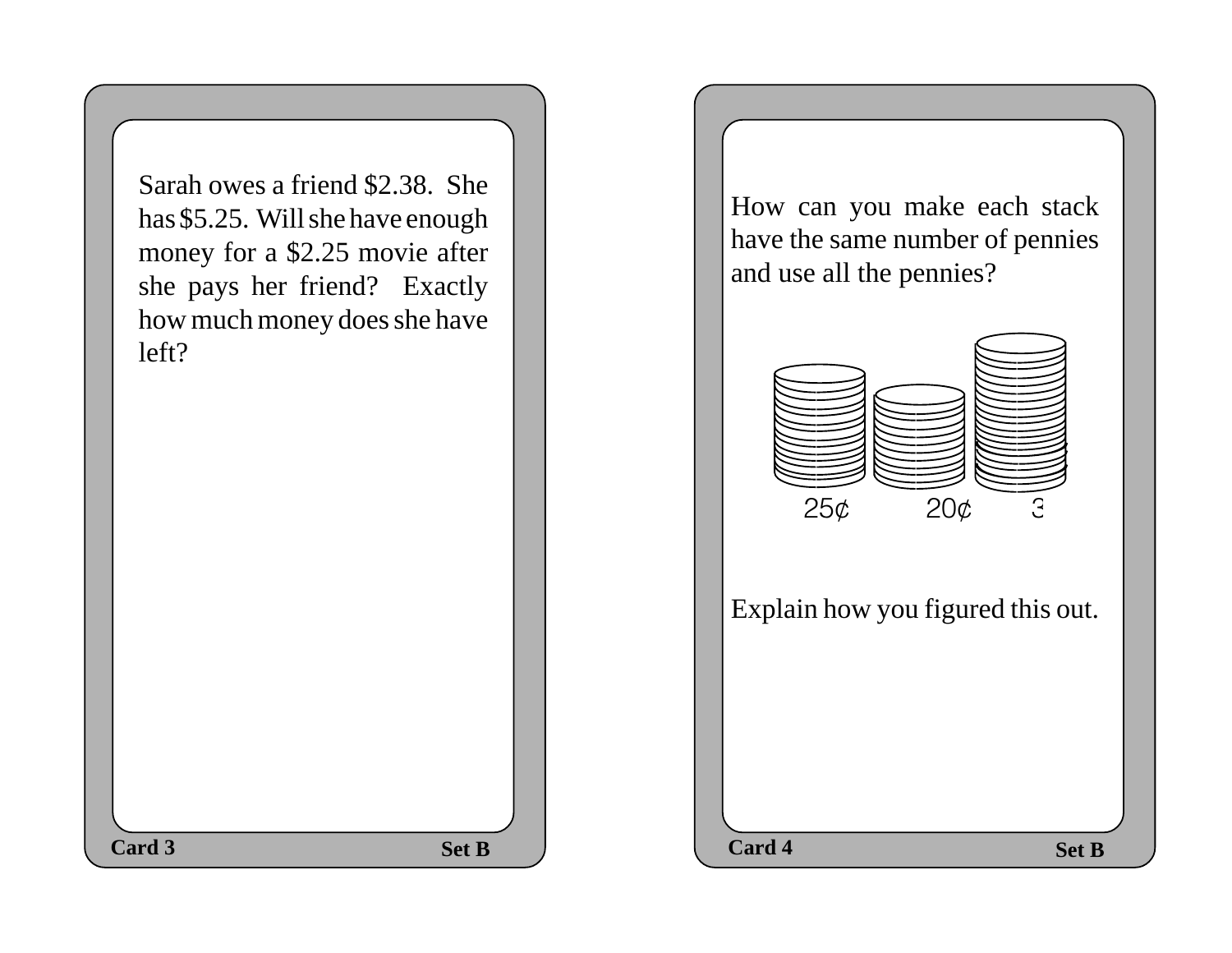| Every bike slot in a bicycle rack<br>was filled. Donna's bike was in<br>the middle. There were six bikes<br>to the right of Donna's. How<br>many bicycles were in the bicycle<br>rack? |
|----------------------------------------------------------------------------------------------------------------------------------------------------------------------------------------|
|                                                                                                                                                                                        |

If you must use 15 or fewer coins, how many different combinations of coins can be used to make \$1.00?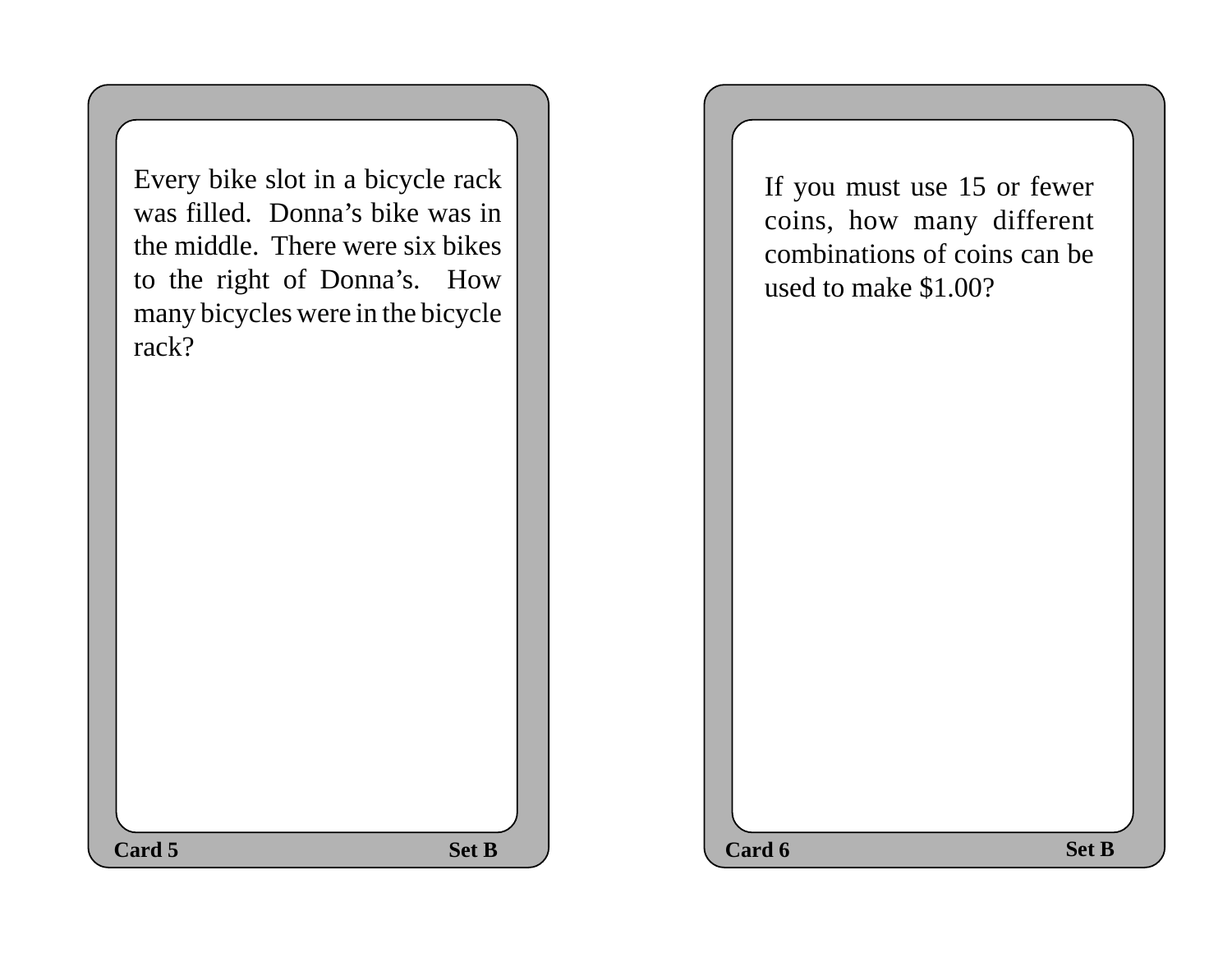At a school store the following items are for sale:

| Erasers        | $5\phi$         |
|----------------|-----------------|
| Pencils        | $10\sigma$      |
| Paper          | 15 <sub>c</sub> |
| <b>Markers</b> | $20\sigma$      |

Ronald has 50¢. What combination of supplies can he buy?

What different single digits can you put in the circles so that the sum of 3 numbers in a line will equal 17?



*Extension:* How many different combinations could you have?

**Card 7** Set B R Card 8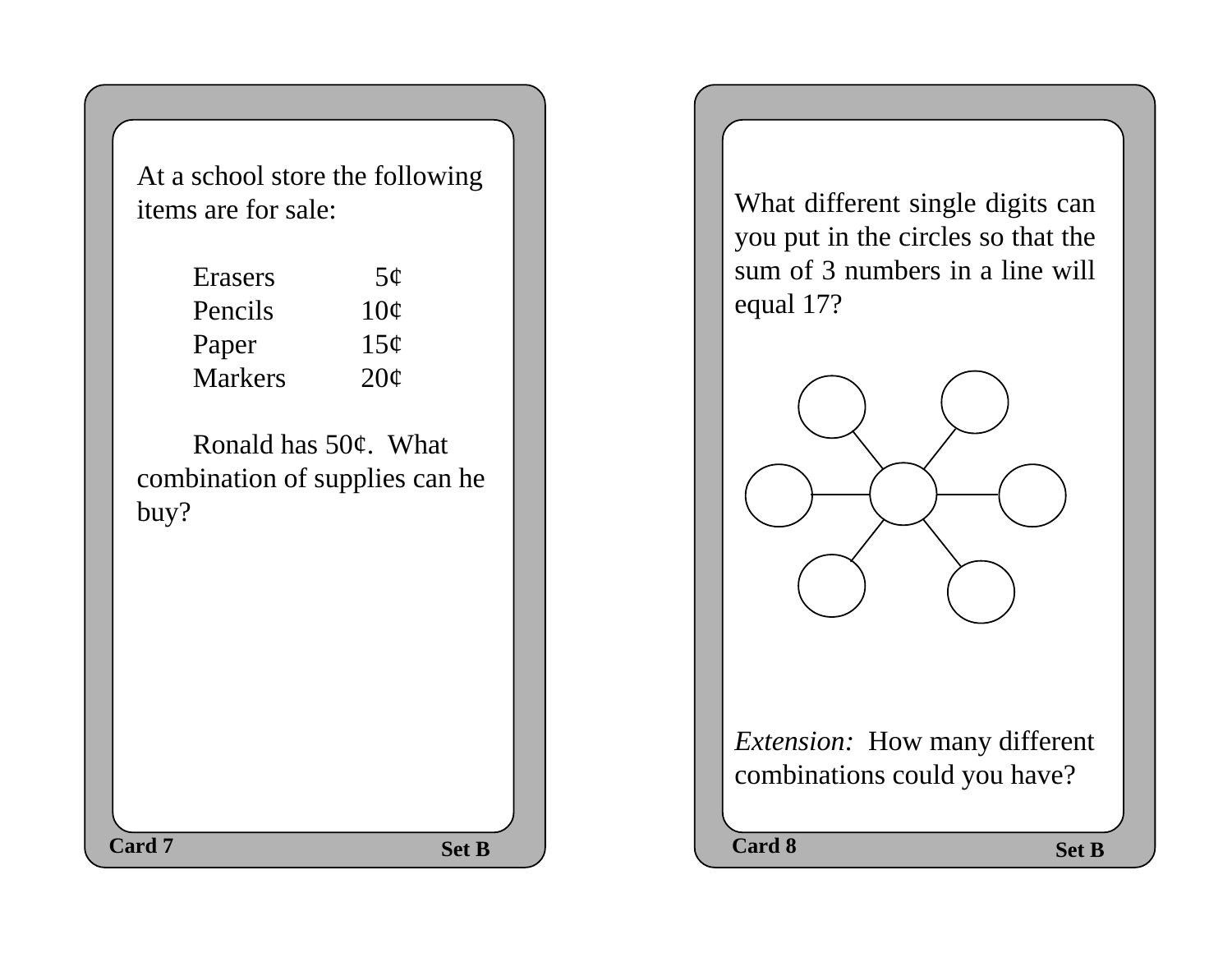Write the last 4 digits of a telephone number. List all the 4 digit numbers you can make using those four numbers.

- What is the highest number you can make?
- What is the lowest number you can make?

• Find the difference in the highest and lowest number.

Joey got a new puppy. The puppy weighed four pounds. This was half the weight of his bowling ball. How much does his bowling ball weigh?

What would five puppies of the same size weigh?

**Set B**  $\qquad$  **Card 10 Set B Card 9 Card 10 Card 10 Card 10**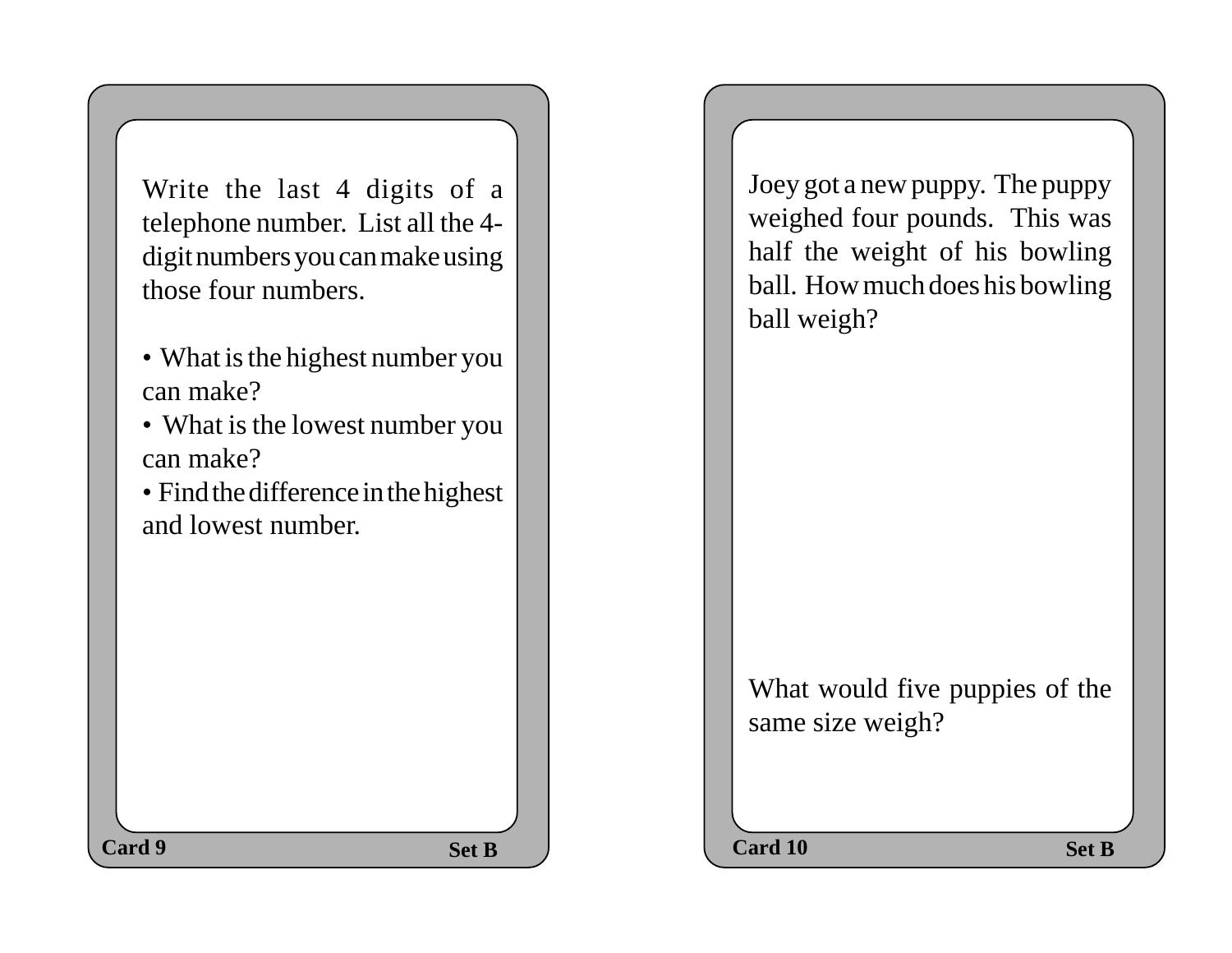$Set B$  **Set B**  $Set B$ If John usually walks four miles per hour, about how long would it take him to walk two miles? Explain how you got your answer. **Card 11** Set B 2 Card 12

How many different ways can Alex make change for a 50¢ piece without using pennies?

Make a chart to show all of the possible ways.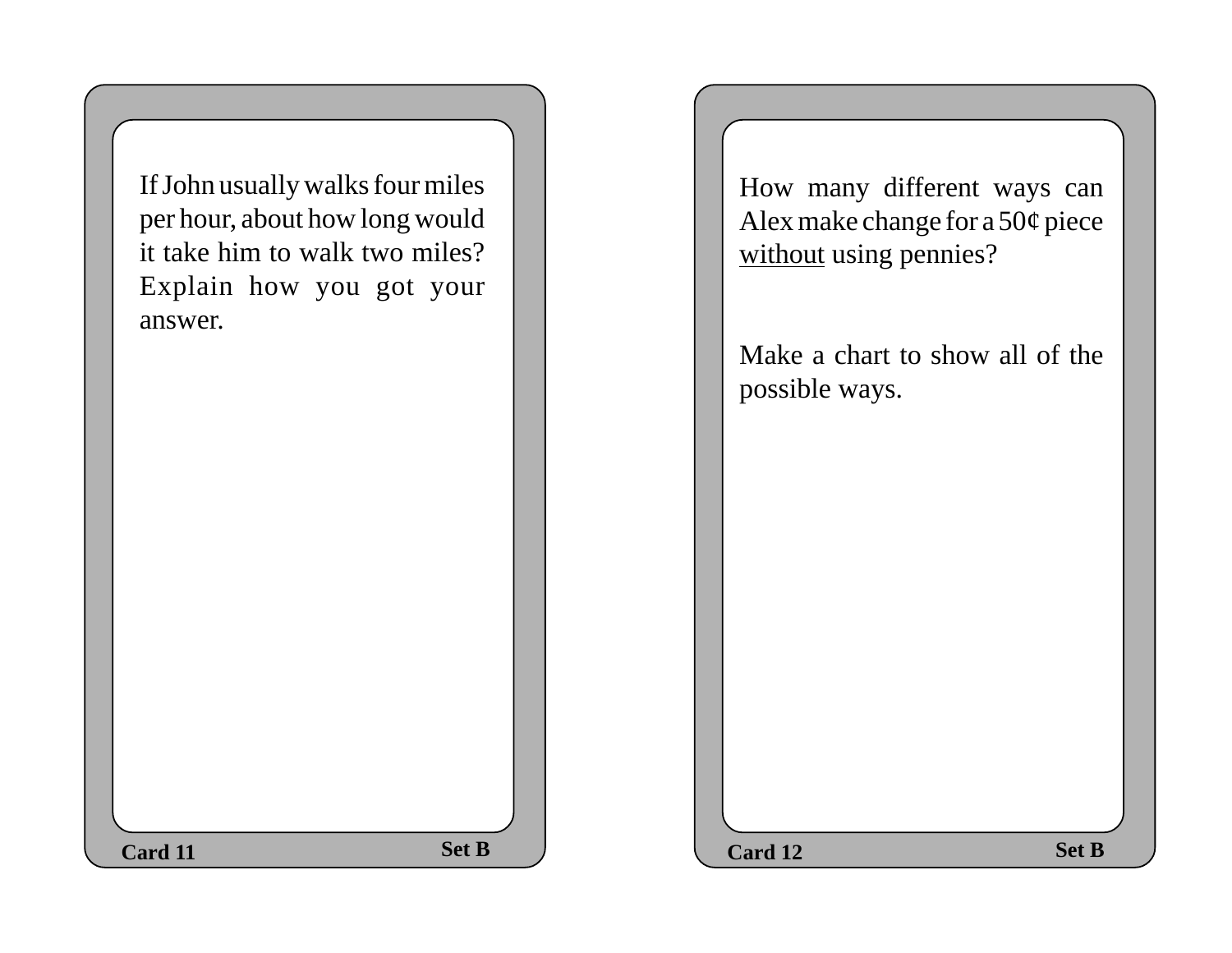| Card 13 |                                                                                                                                                                     | <b>Set B</b> |  | Card 14                                                                                                                         | <b>Set B</b> |
|---------|---------------------------------------------------------------------------------------------------------------------------------------------------------------------|--------------|--|---------------------------------------------------------------------------------------------------------------------------------|--------------|
|         | In Friday night's football game,<br>North High School lost to South<br>High School 20-12. What are the<br>different ways North High could<br>have scored 12 points? |              |  | Your calculator is showing an<br>answer of 242. What problems<br>could have been put into the<br>calculator to get this answer? |              |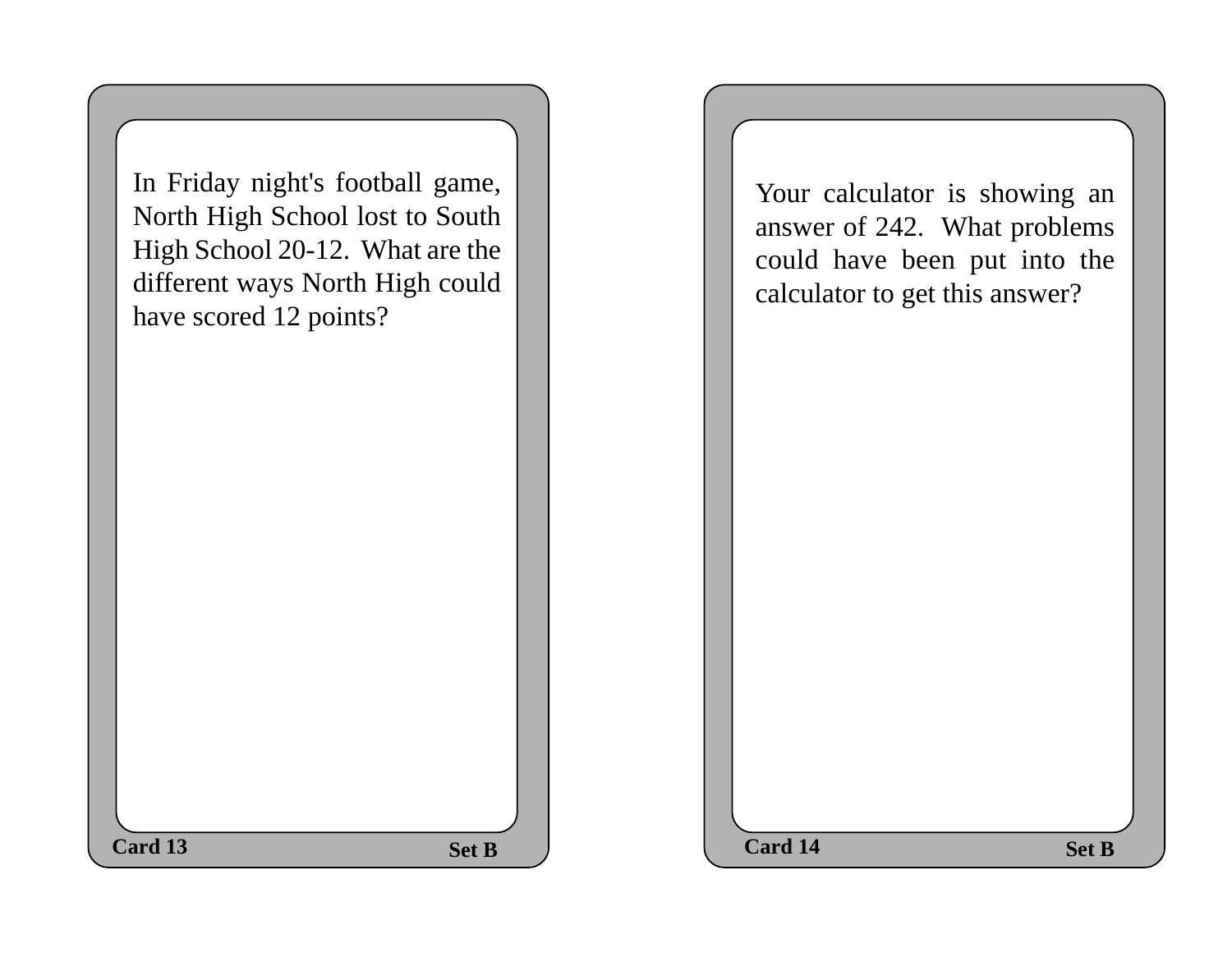David was playing darts and scored exactly 21 with 3 darts. Show where his darts might have landed.



Daniel has a bad cold and has to take 1 teaspoon of cough syrup every 45 minutes. He took his first dose at 2:20 p.m. He is supposed to take 6 doses before he goes to bed at 8:00. Can he do this? Explain.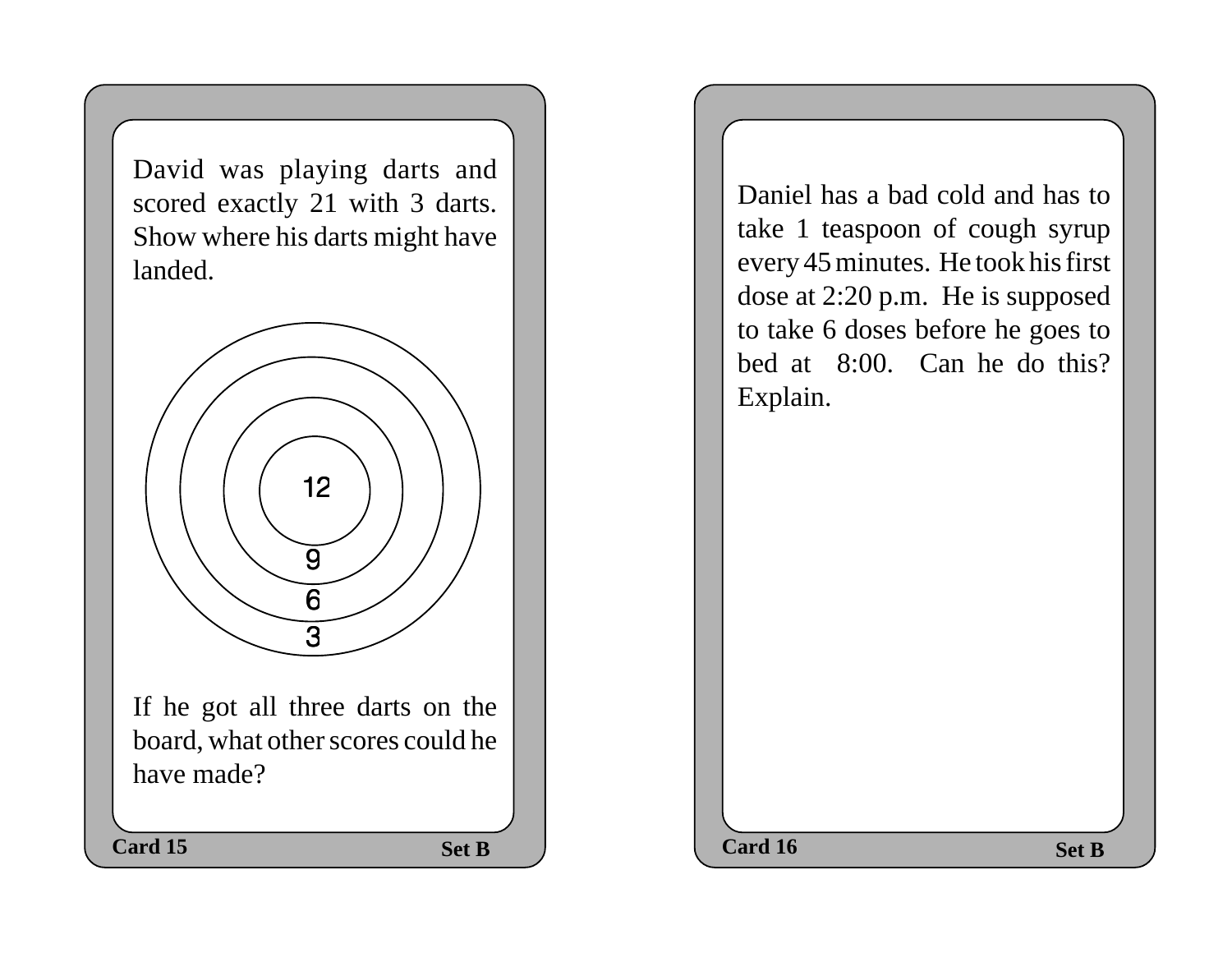**Set B**  $\qquad$  **Card 18 Set B** You have \$2.00 with which to buy marbles. Aggies cost 14¢ each and migs cost 18¢ each. How many of each kind of marbles can you buy for \$2.00? **Card 17** Set B  $\qquad$  Card 18

The key for number 5 does not work on Hector's calculator.

How can he use his broken calculator to figure out 235 - 198?

Explain what Hector will push on his calculator.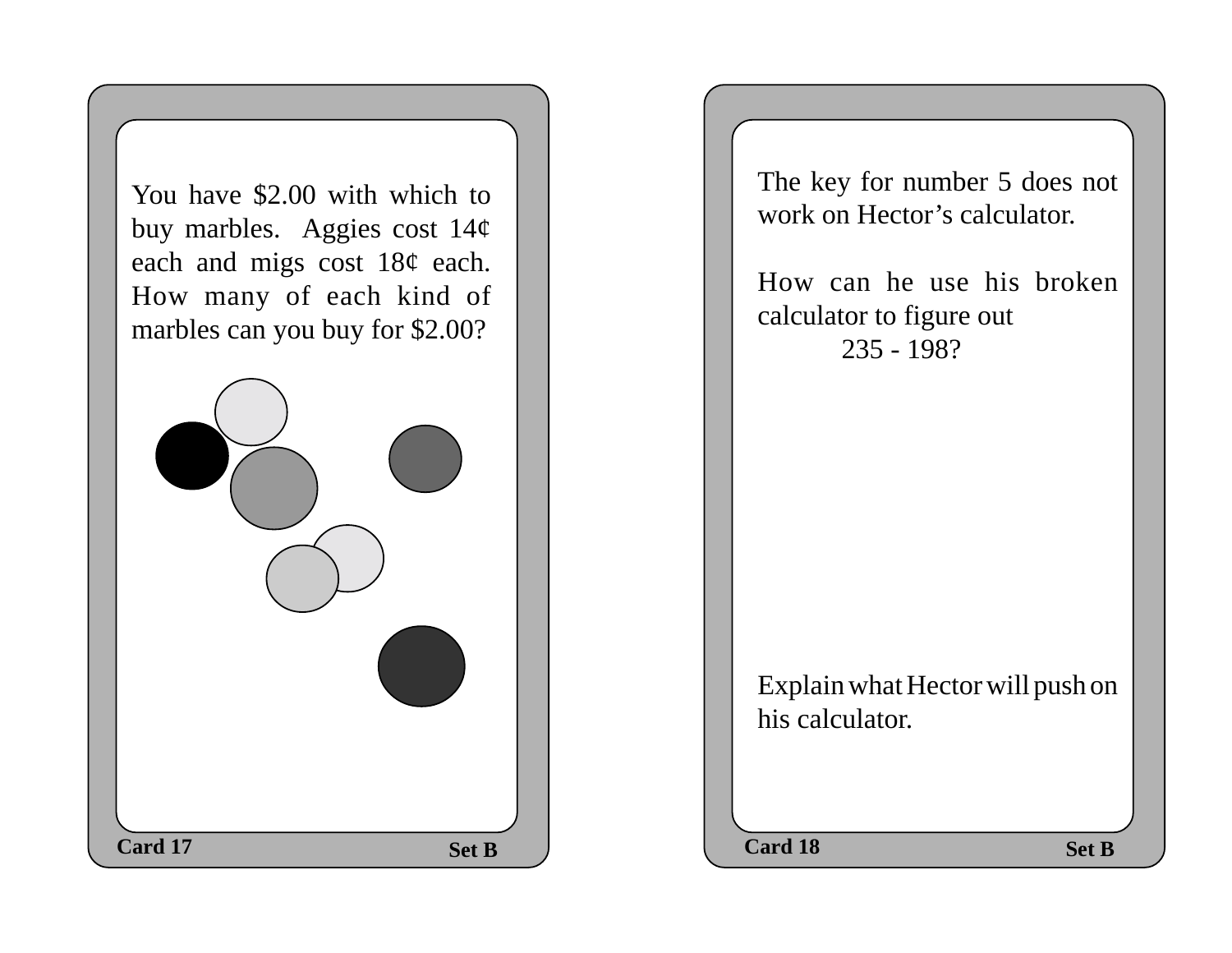Using digits 1 to 9, arrange the numbers in three groups so that the sum is the same in each group. Is there more than one way to do this? Explain. **Card 19** Set B

| e the<br>b that |  | Write math problems that this<br>chart would help you to solve: |                  |
|-----------------|--|-----------------------------------------------------------------|------------------|
| roup.<br>to do  |  | <b>MENU</b>                                                     |                  |
|                 |  | Turkey sandwich<br>Ham and cheese<br>sandwich                   | \$0.75<br>\$1.60 |
|                 |  | Potato salad                                                    | \$0.80           |
|                 |  | Lemonade                                                        | \$0.90           |
|                 |  | <b>Milk</b>                                                     | \$0.85           |
|                 |  |                                                                 |                  |
| <b>Set B</b>    |  | Card 20                                                         | <b>Set B</b>     |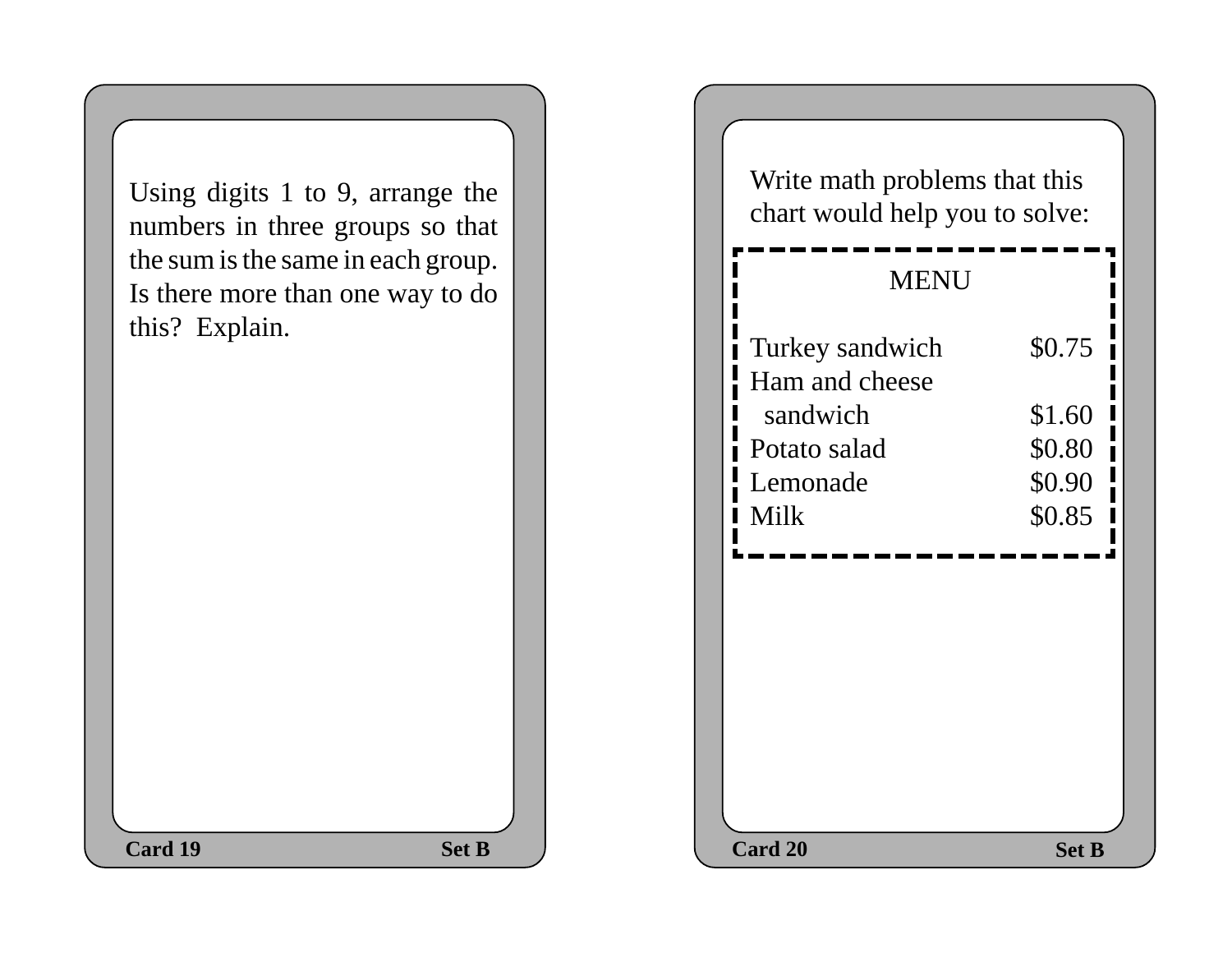In Booth's Bicycle Shop, Henry counted some bicycles and tricycles. He counted 19. When he counted the wheels, he got a total of 45. How many bicycles and tricycles were there?

Eugene had  $33¢$  in his pocket. He had 9 coins. He did not have a quarter. What were the coins he had in his pocket?

| <b>Card 21</b> | <b>Set B</b> | Card 22 |
|----------------|--------------|---------|
|----------------|--------------|---------|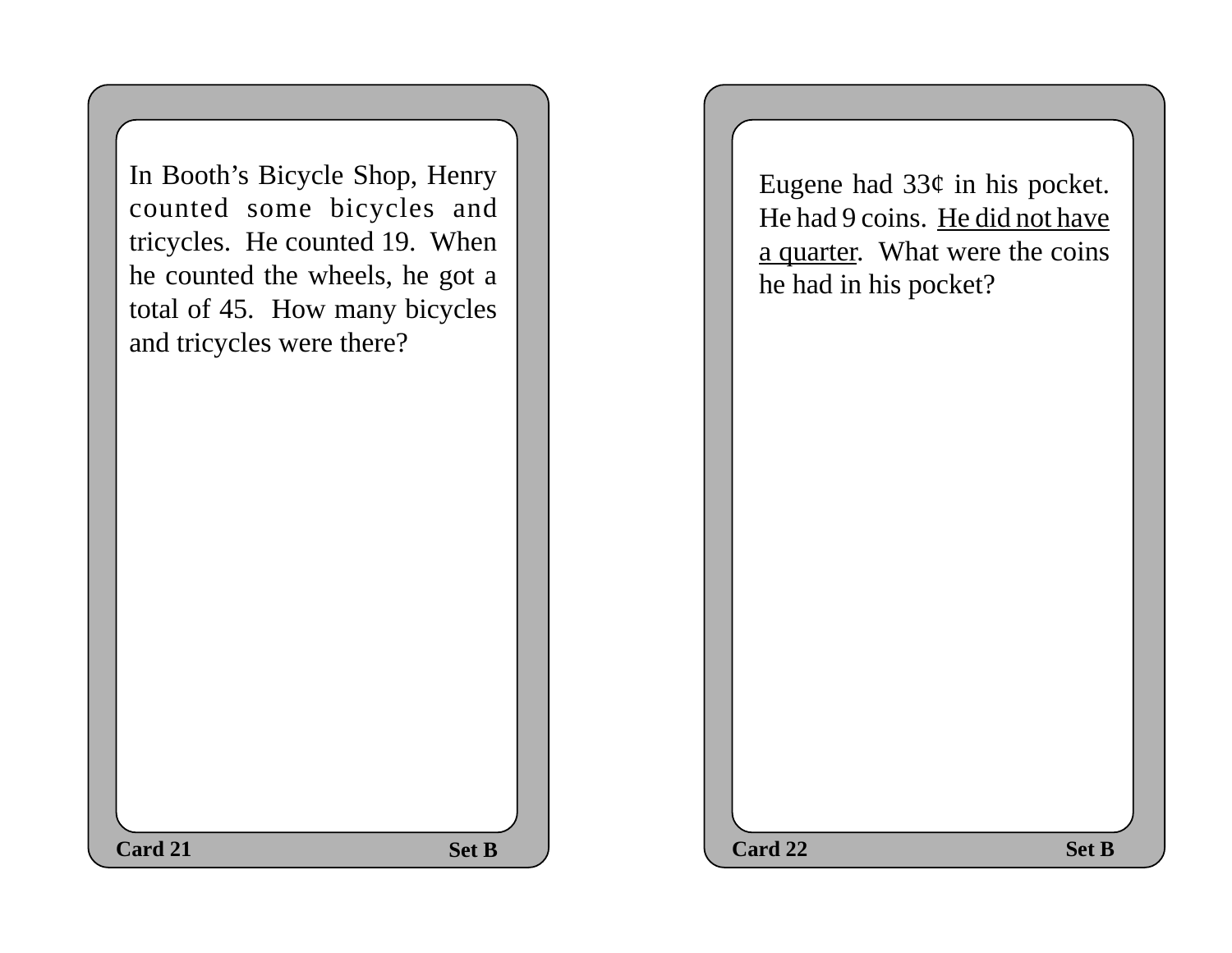**Set B Set B Set B** Arlene wants to participate in two running events in the track meet. She can select from the 50 m dash, the 75 m dash, 100 m dash, and the 400 m relay. How many different choices does Arlene have? **Card 23** Set B  $\qquad$  Card 24

A basketball player can score 3-point baskets and 2-point baskets. If the player scored 37 points, what combinations of baskets could he have made?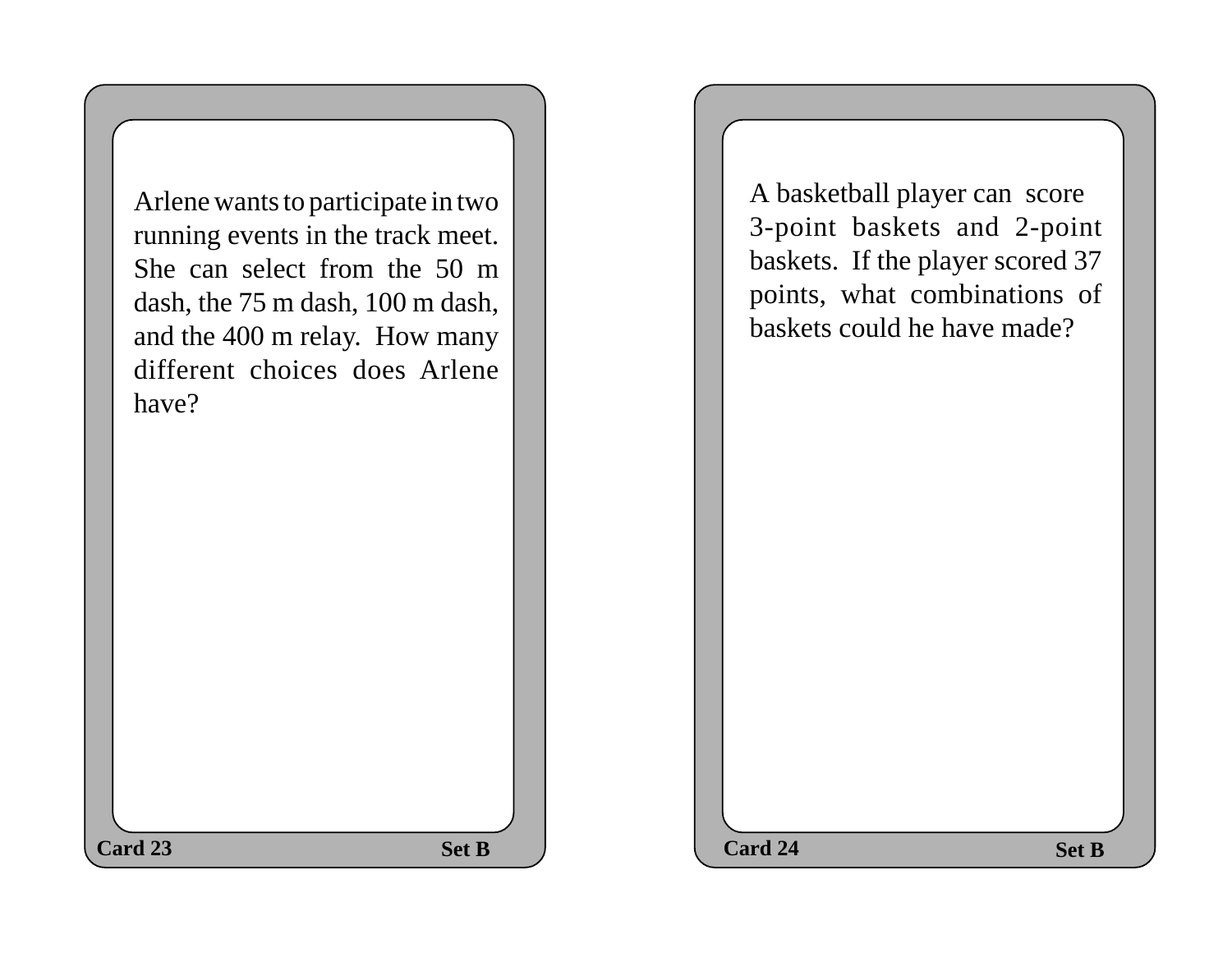For breakfast in the morning, you may choose among three different cereals; corn flakes, oatmeal, or wheat chunks. You might also choose a juice, either apple juice or orange juice. What are all the different breakfast combinations that you could have if you have one cereal and one juice?

A Nintendo game costs \$53.25, including tax. John got \$10.00 for his birthday and he can save \$4.00 each week to go towards the game. How many weeks until John can afford the game? Explain how you know.

**Set B**  $\qquad$  **Card 26 Set B Card 25** Set B  $\qquad$  Card 26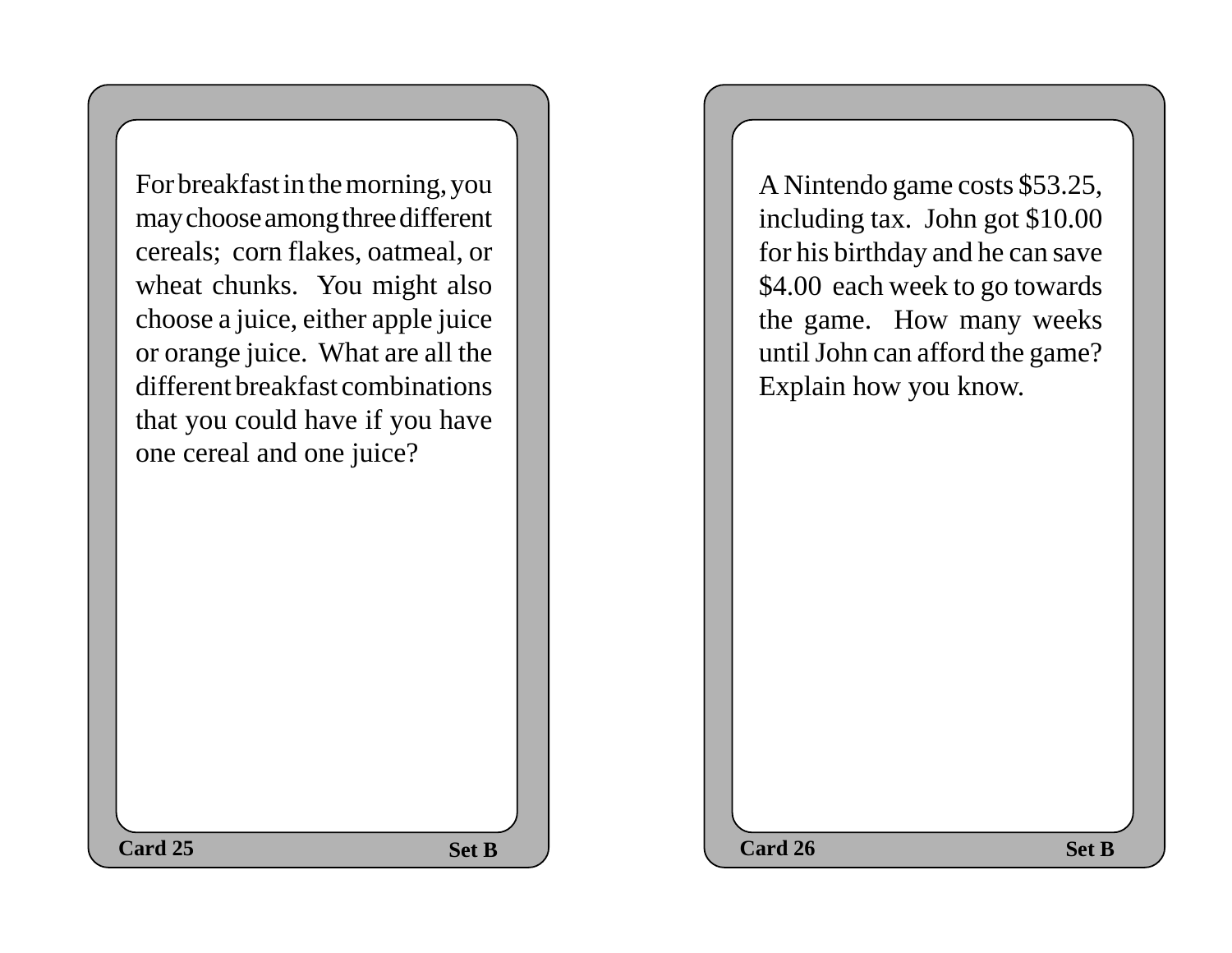A group of students is sitting in a circle. Every student faces someone across the circle. The students count off in order, starting with number one. Student two sits directly across from student seven. How many students are in the circle? Explain.

At the Burnsville School library, 34 students can sit at seven tables with no empty seats. There are small tables for four students and large tables for six students. How many small tables are in the library? How many large tables are in the library? Explain how you found your answer.

If all of the tables were small, how many students could sit in the library?

If all of the tables were large, how many students could sit in the library?

Set B  $\qquad$  Card 28 Set B **Card 27** Set B  $\qquad$  Card 28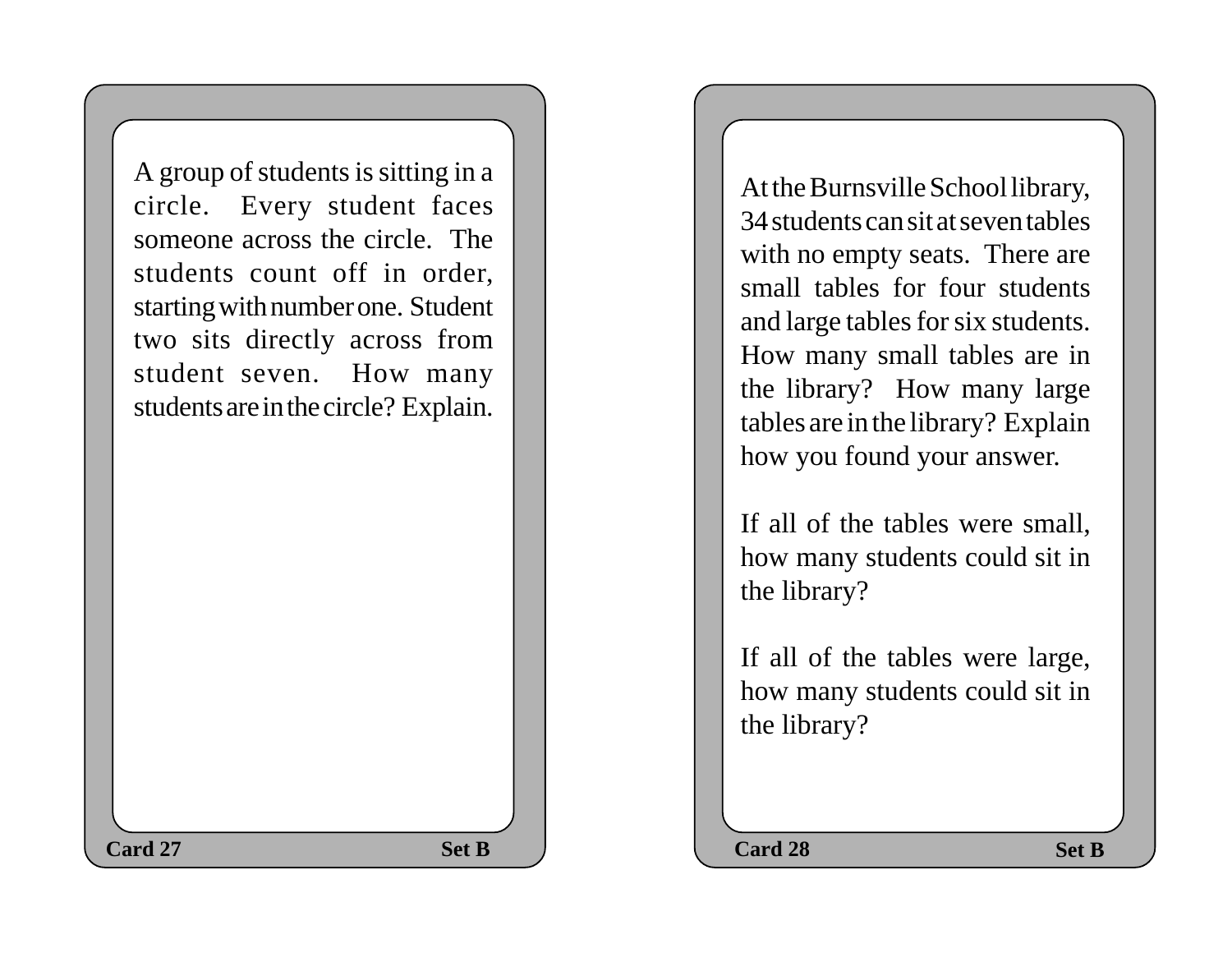Write a number in each empty shape to complete the chain.



Jo gave a number problem to Nelda. She told her to pick a number, add 10 to it, double that sum, and then subtract 5. Nelda's answer was 39. What number did Jo pick?

?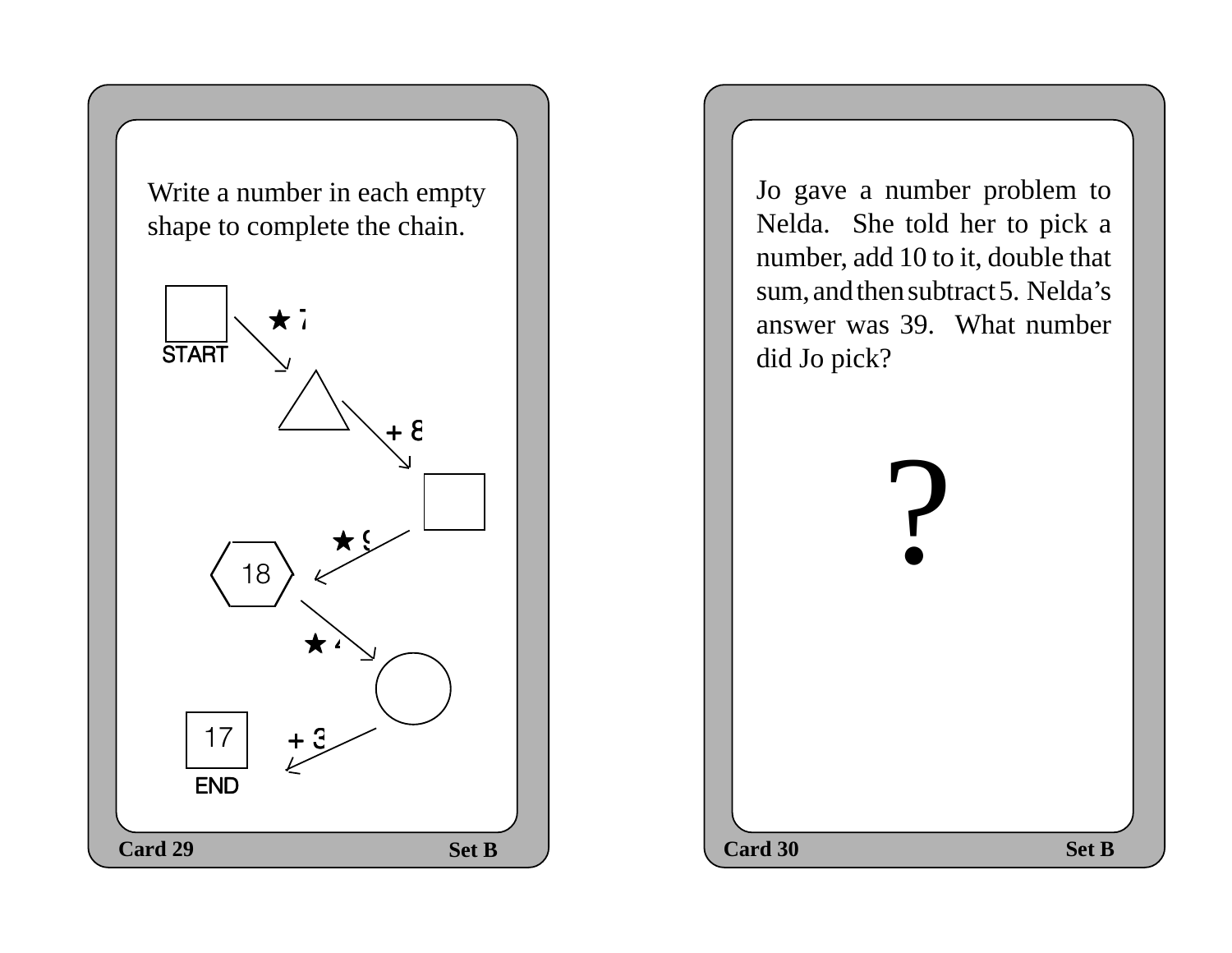| I am a 2-digit number over 50.<br>When you put me in groups of 7,<br>two are left over. The sum of my<br>digits is 11. What number am I? |  | Complete the pattern, then write a<br>sentence that tells how to write<br>more numbers in the pattern:<br>$50, 44, 38, 32, \underline{\hspace{1cm}}, \underline{\hspace{1cm}}, \underline{\hspace{1cm}}.$ |
|------------------------------------------------------------------------------------------------------------------------------------------|--|-----------------------------------------------------------------------------------------------------------------------------------------------------------------------------------------------------------|
| Write another number puzzle for<br>a friend to solve. Make your<br>puzzle have three or four clues.                                      |  | What comes next in this pattern?<br>$1, 4, 2, 5, 3, 6, 4, \underline{\qquad \qquad}.$<br>Explain how you know.                                                                                            |
| Card 31<br><b>Set B</b>                                                                                                                  |  | Card 32<br><b>Set B</b>                                                                                                                                                                                   |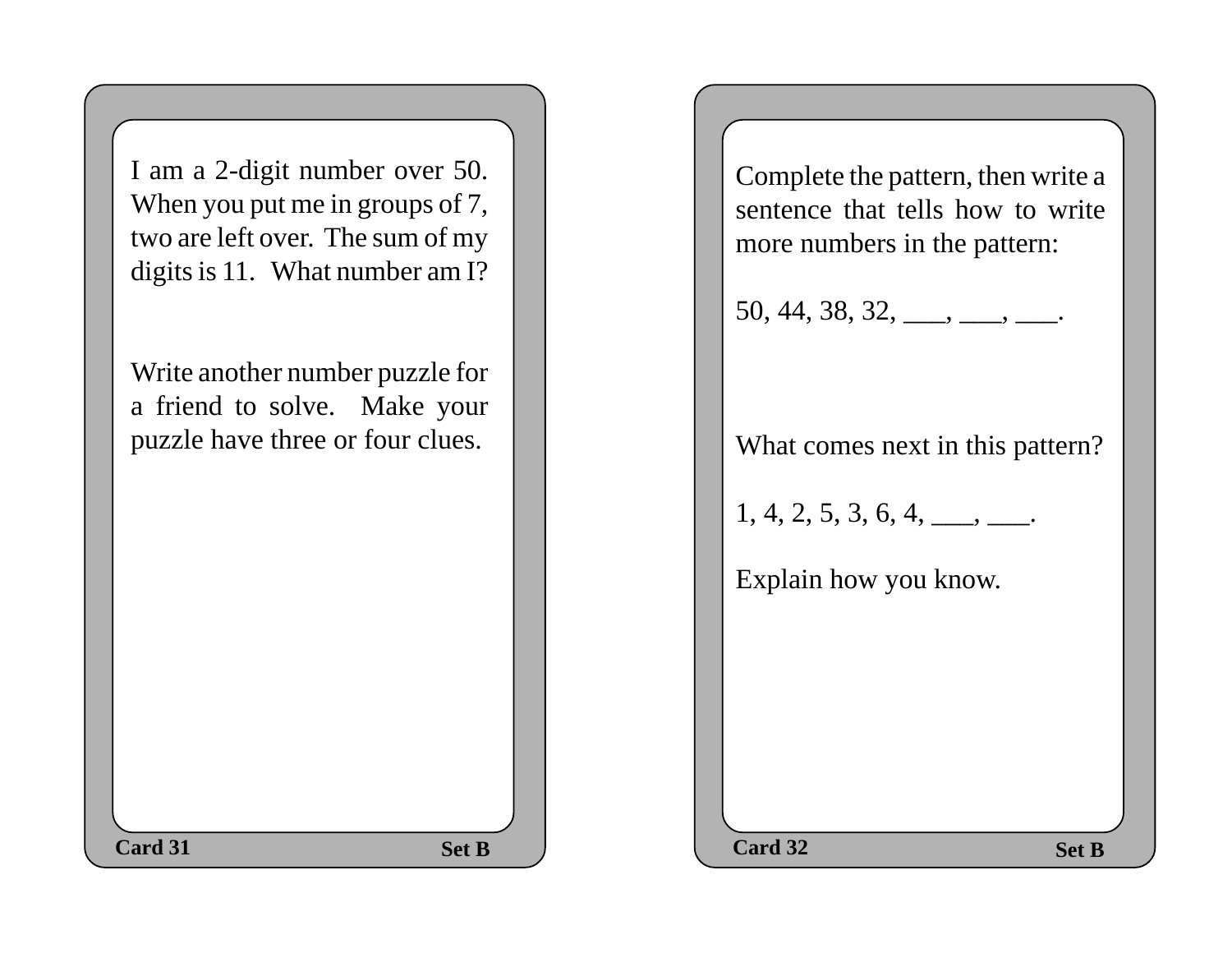What seven coins together are worth 50¢?

If you have seven coins, but no pennies or fifty-cent pieces, what is the most money you could have?

Sandra is more than 20 years old and less than 60 years old. You can count by 7's to reach Sandra's age. Next year you will be able to count by 5's to reach Sandra's age. How old is Sandra? Explain how you figured this out.

| Card 33 | <b>Set B</b> | Card 34 | <b>Set B</b> |
|---------|--------------|---------|--------------|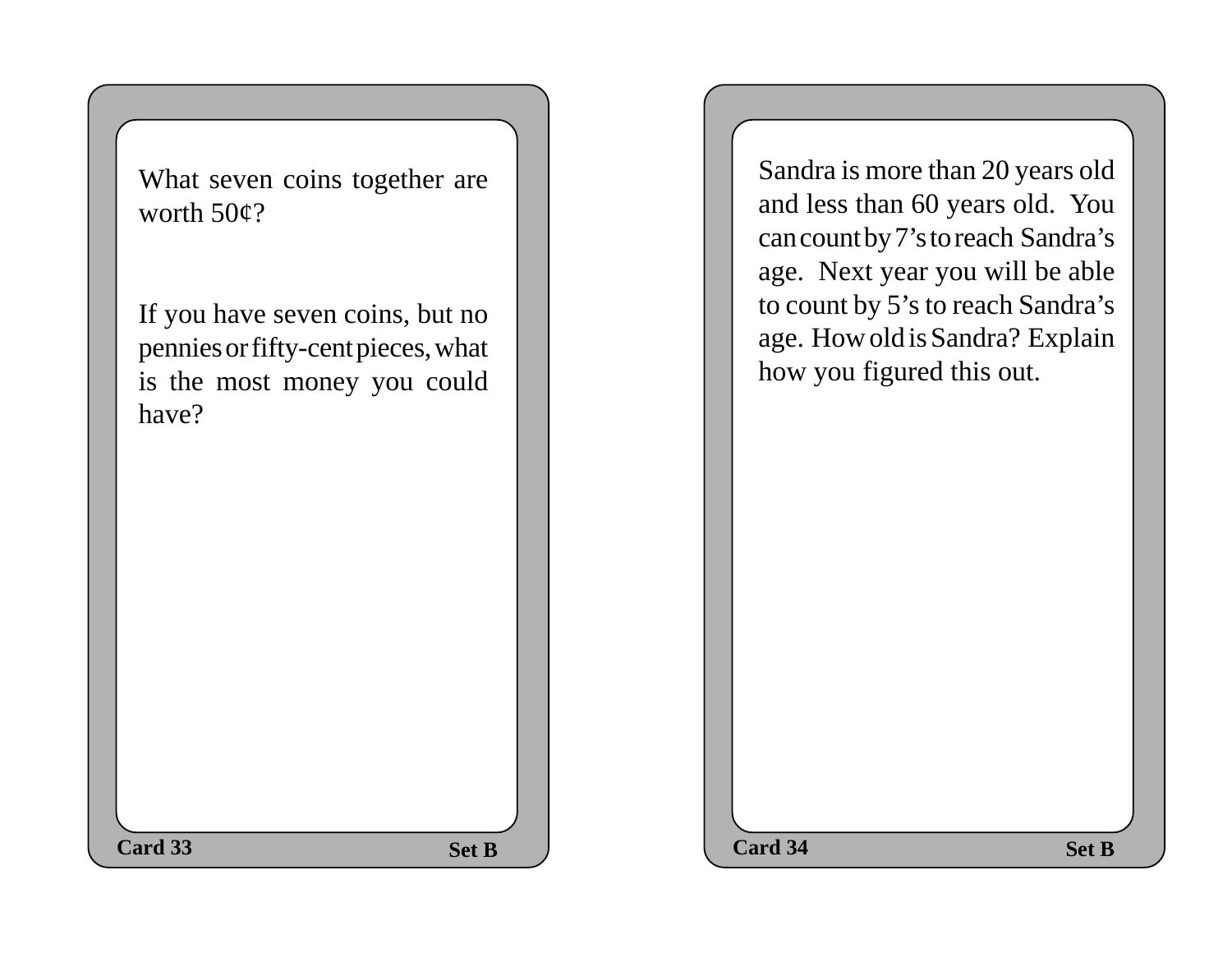Using a total of 15 straws of two different lengths and clay or pipe cleaners as connectors, make a structure which illustrates as many different geometric vocabulary words as possible.

Note: If you have tinker toys, use 15 rods and no more than 8 wheels.

In the product:

 1 x 2 x 3 x 4 x 5 x 6, which one of the six numbers should be increased by 1 to cause the greatest increase in the product? Predict and then check your prediction on a calculator. Check other possibilities until you are certain you know the correct answer.

**Set B Set B Set B Card 35** Set B  $\qquad$  Card 36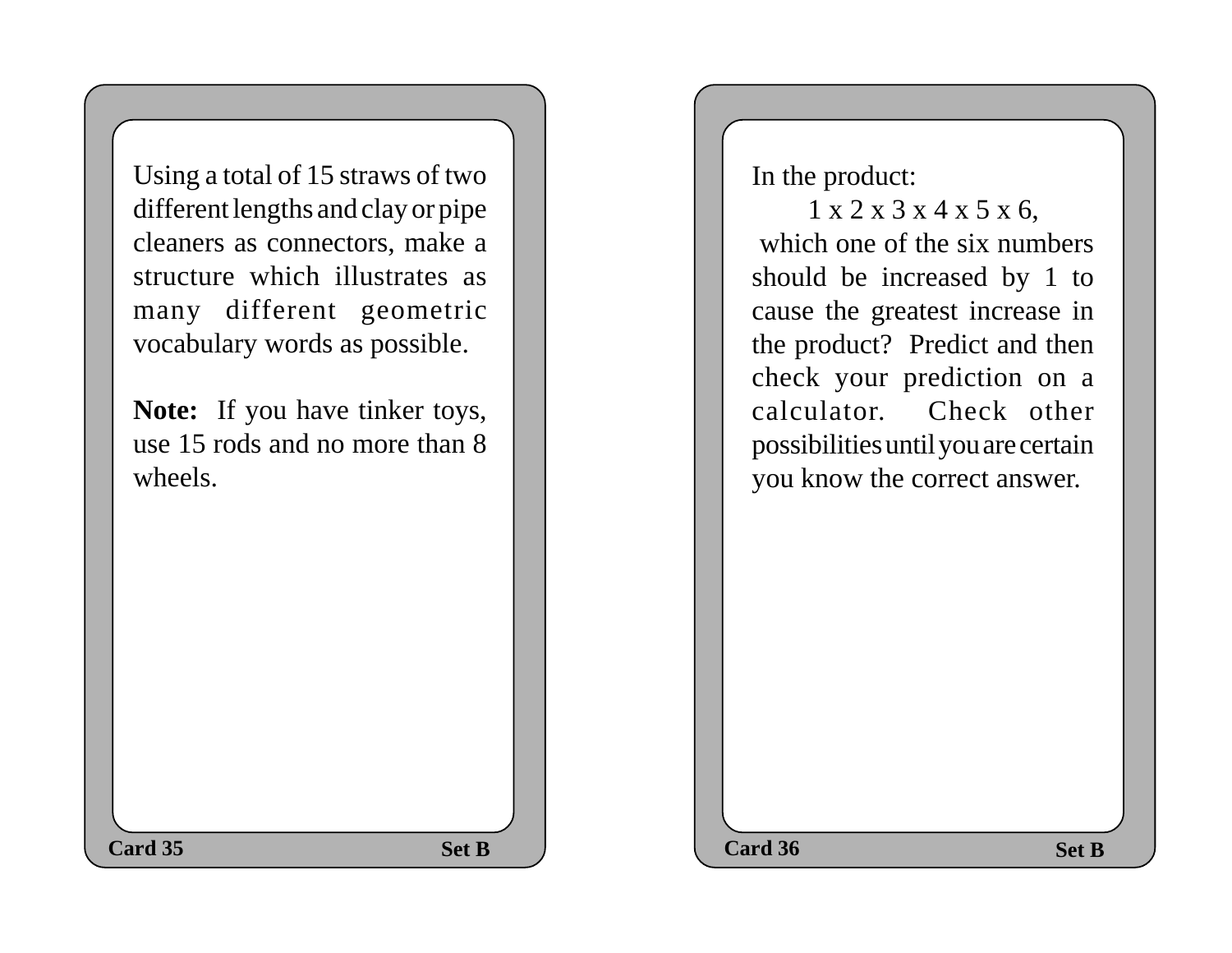Given this table, what comes next in the pattern?

|         | <b>BAGS</b>                           | <b>CANDIES</b> |  | which note $\ell$ caps and To caps.<br>How can she use her measures<br>to measure exactly 4 cups? |              |
|---------|---------------------------------------|----------------|--|---------------------------------------------------------------------------------------------------|--------------|
|         | $\overline{2}$<br>3<br>$\overline{4}$ | 48<br>72       |  |                                                                                                   |              |
|         | 5<br>6<br>$\overline{7}$              |                |  |                                                                                                   |              |
|         |                                       |                |  |                                                                                                   |              |
| Card 37 |                                       | <b>Set B</b>   |  | Card 38                                                                                           | <b>Set B</b> |

A cook is making a cake requiring four cups of flour. She only has two measures, which hold 7 cups and 10 cups. How can she use her measures to measure exactly 4 cups?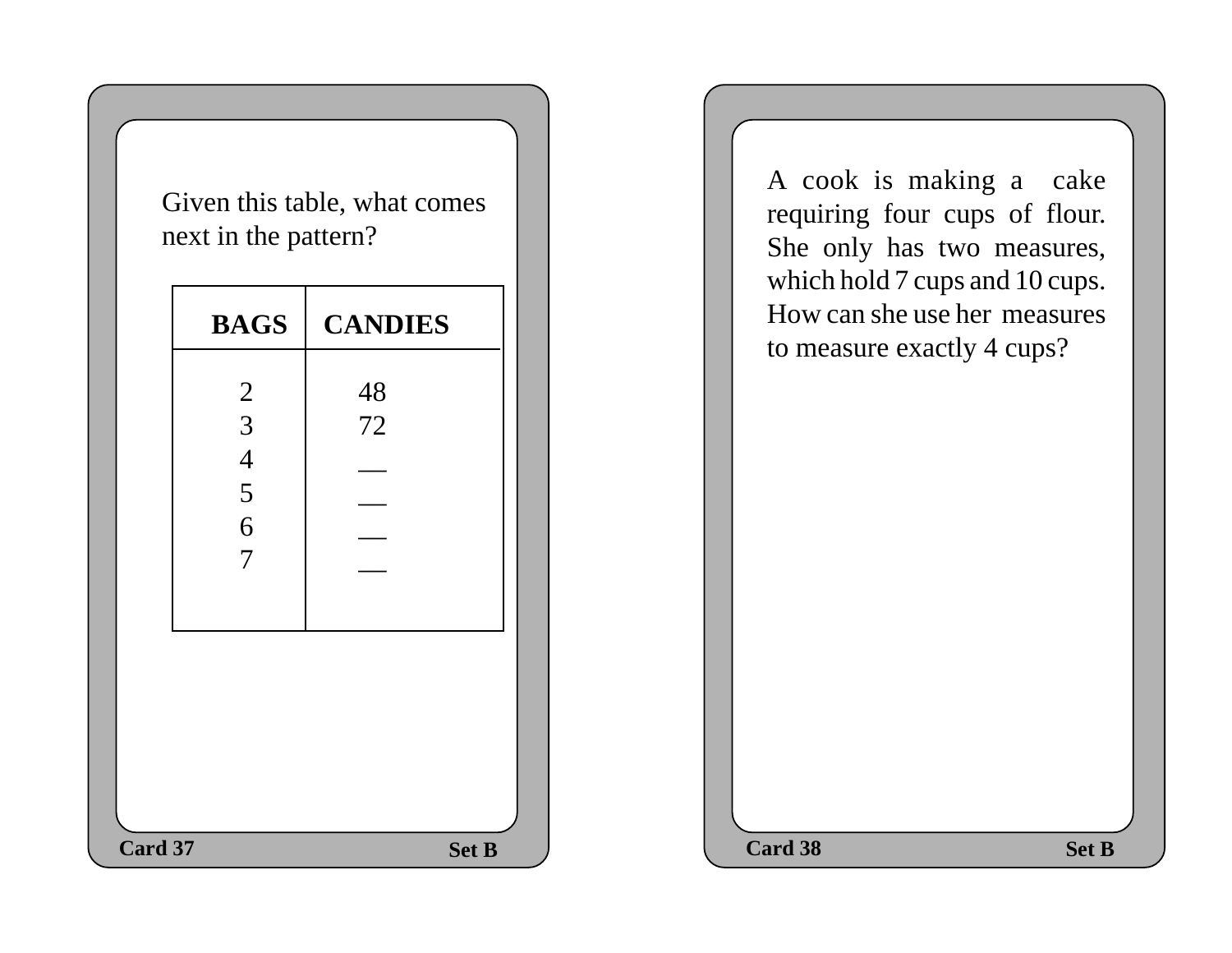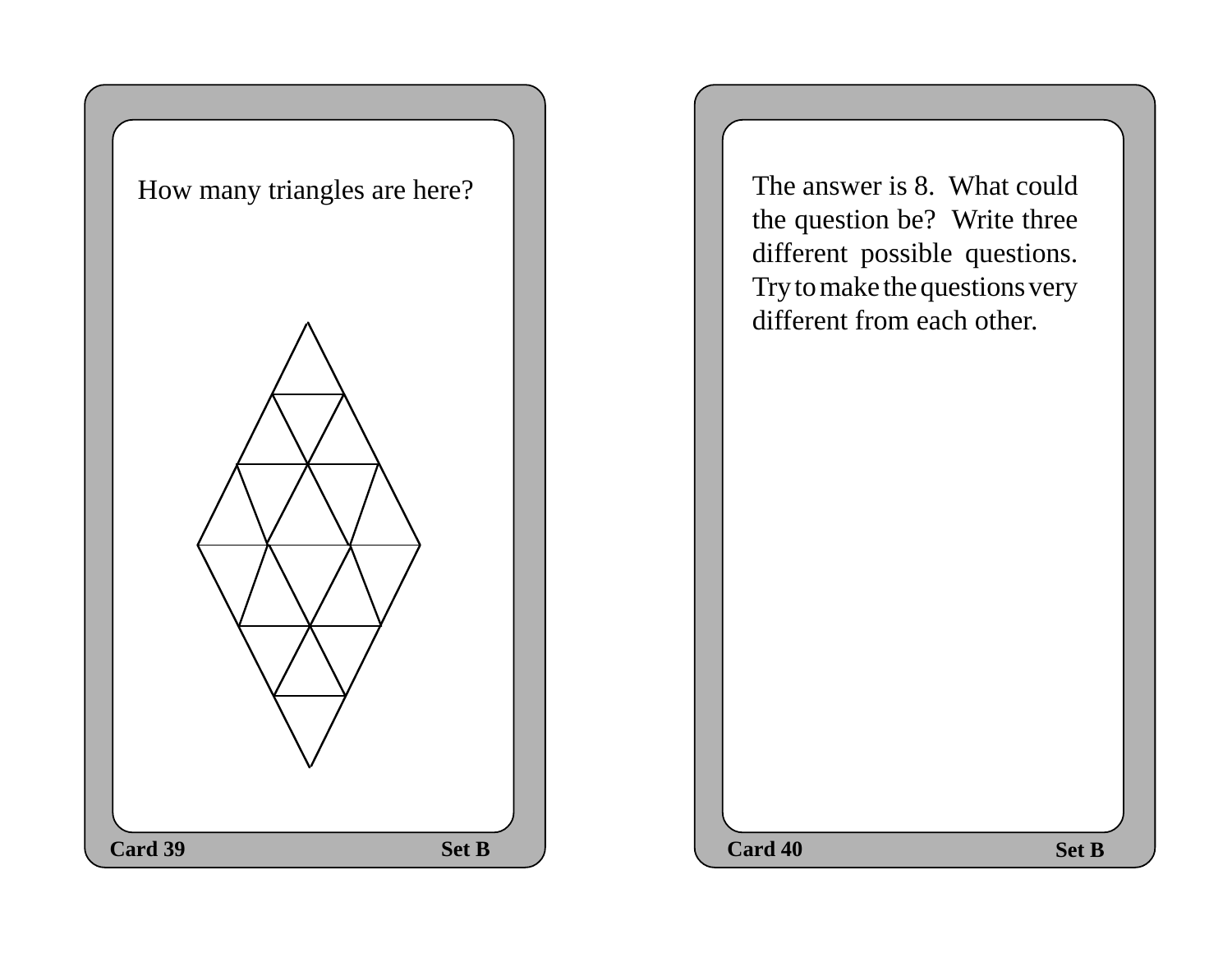How many different ways can you show one-half on a geoboard?

Using digits 0 - 9, only once each, choose three digits to make an addend and three other digits to make a second addend. Using the two addends, make the largest possible sum.

Using the same 0 - 9 digits one time each, find the smallest possible sum when you add three 2-digit numbers.

**Set B**  $\qquad$  **Card 42 Set B card 41** Set B Card 42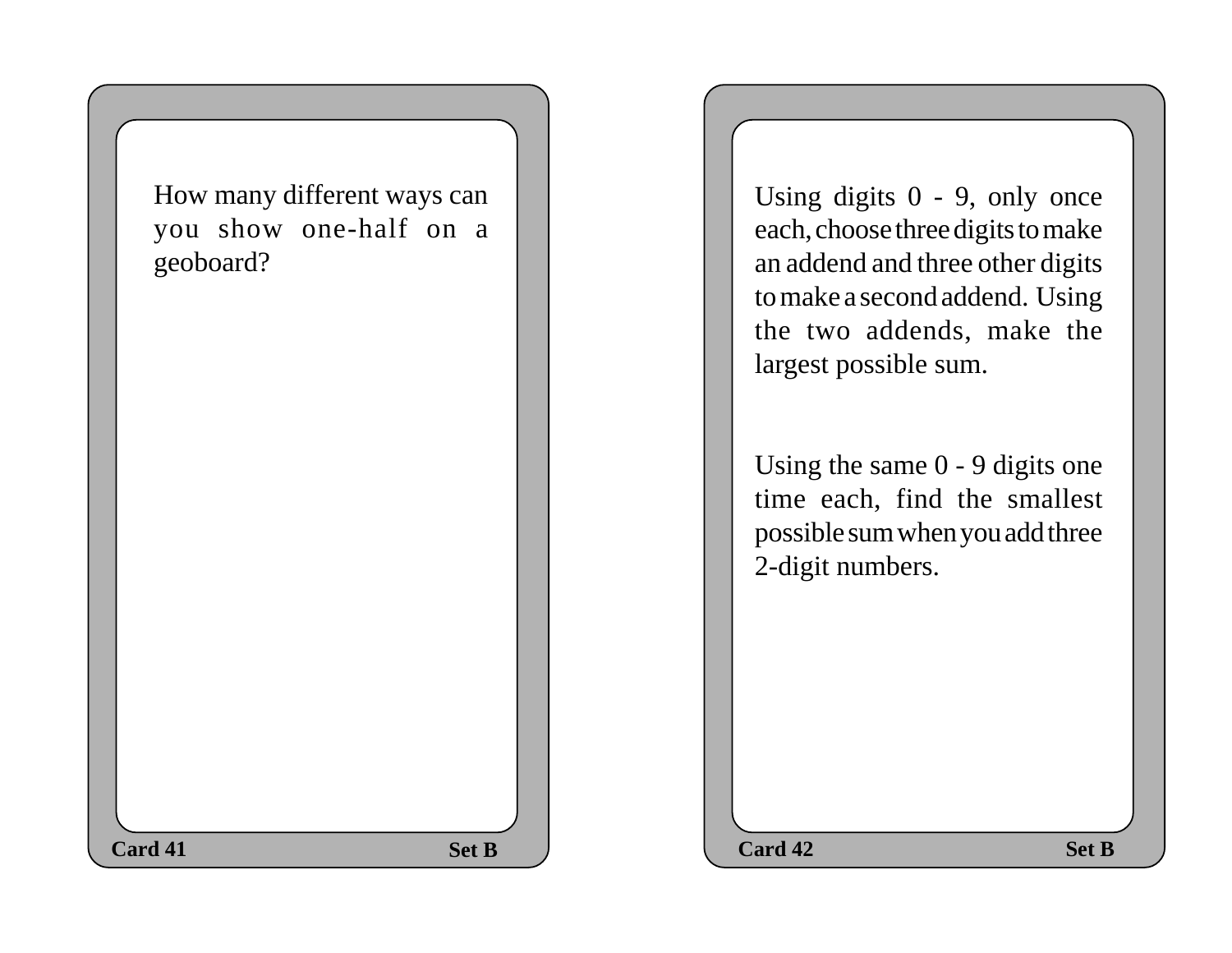Amy painted three pictures in art class. She wants to hang them in a triangle-shaped arrangement, like the one shown. How many different ways can Amy hang her three pictures in this triangle-shaped arrangement?

## **Set B Set B Set B Card 43** Set B  $\bigcup$  Card 44

## The Nine-Patch Quilt

 Laura is making a nine-patch quilt for her doll. She is using red and blue patches. How many symmetrical designs can she create with the two colors of patches? What could she make with three colors of patches? Show the possibilities and draw the line or lines of symmetry on each.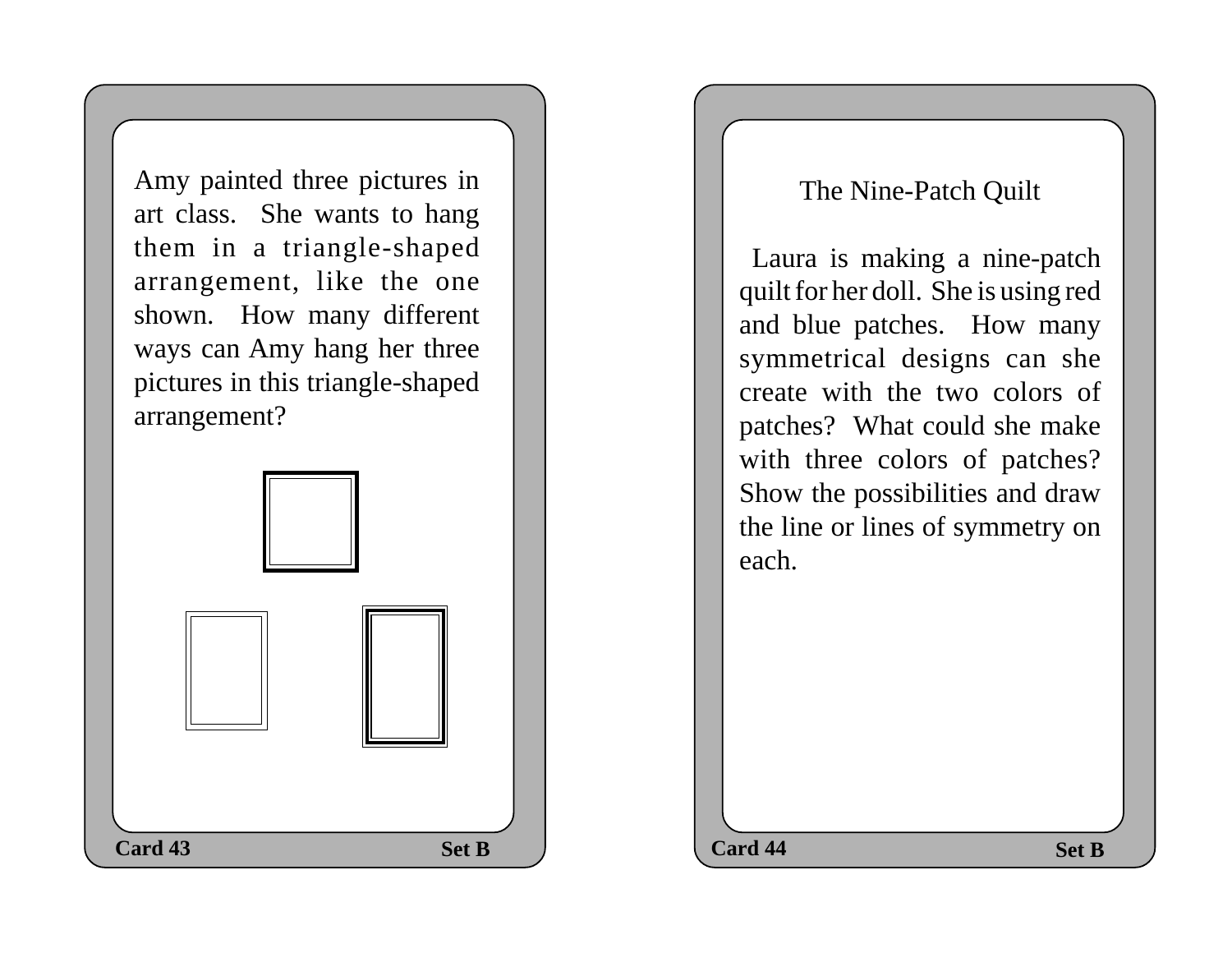The people of Domino City use dominoes to show their house numbers. Each domino has two sets of dots on it. Different sets of dots are used on each street. The people who live on Peach Street use just these sets to make their house numbers:



• • • •

• •

• • • • • • • • • • • January 1 is on a Tuesday. Su-Lin's birthday is in January.

- 1. It is not on a weekend.
- 2. The date has two digits.
- 3. You say the date when you count by twos.
- 4. The sum of the two digits is 7.

What is the date of her birthday?

**Set B**  $\qquad$  **Card 46** Set B **card 45** Set B Card 46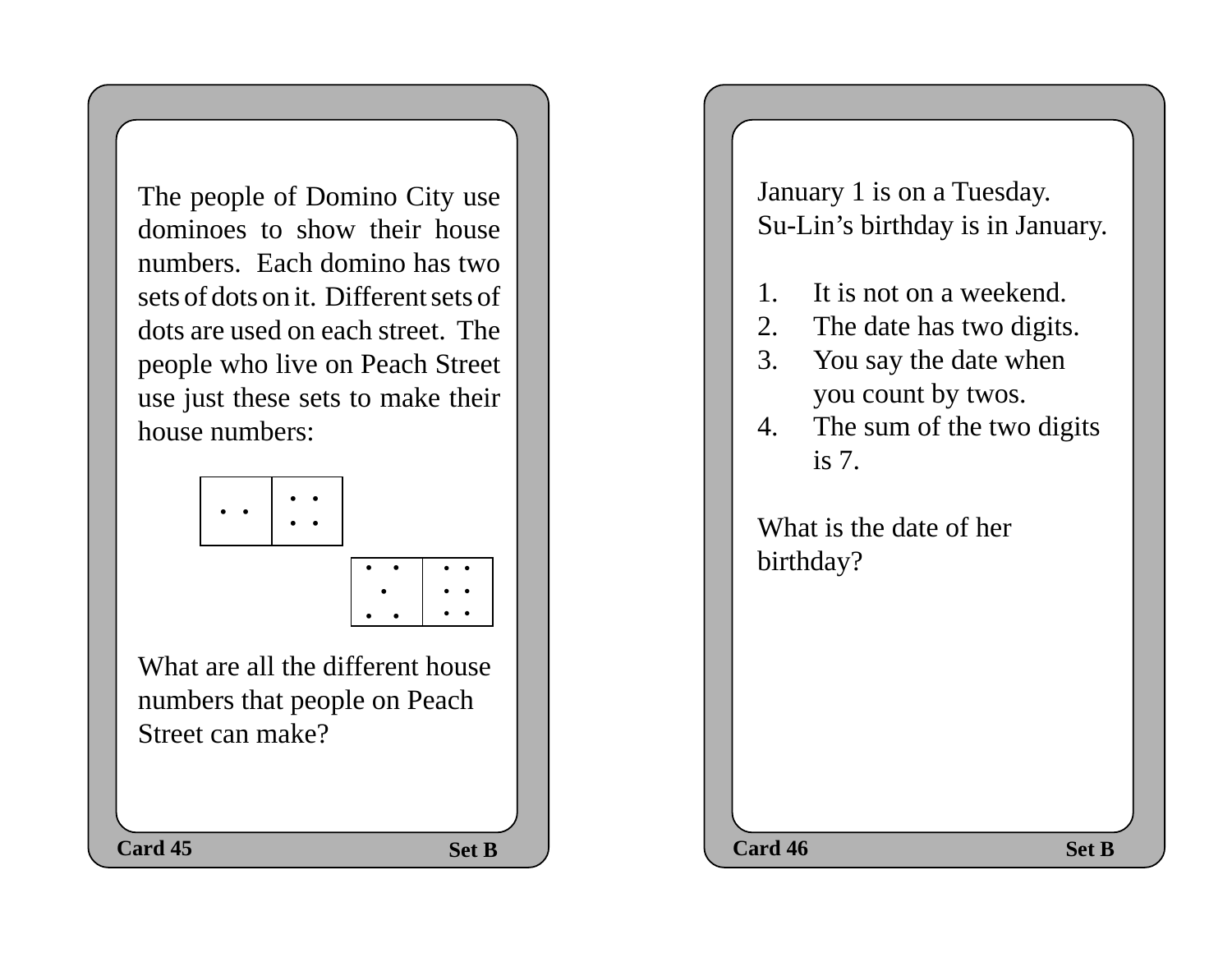If a person starts with 9 and repeatedly adds 4 on a calculator, what would the number showing in the display be after six additions?

To get the greatest product, where should a student place the numbers  $2, 3, 4, 5$ , and 6 in the boxes below?



One of the letters in the box does not belong.

## S C D U O

Which letter does not belong? Explain why.

Can you classify these letters in another way so that one letter does not belong?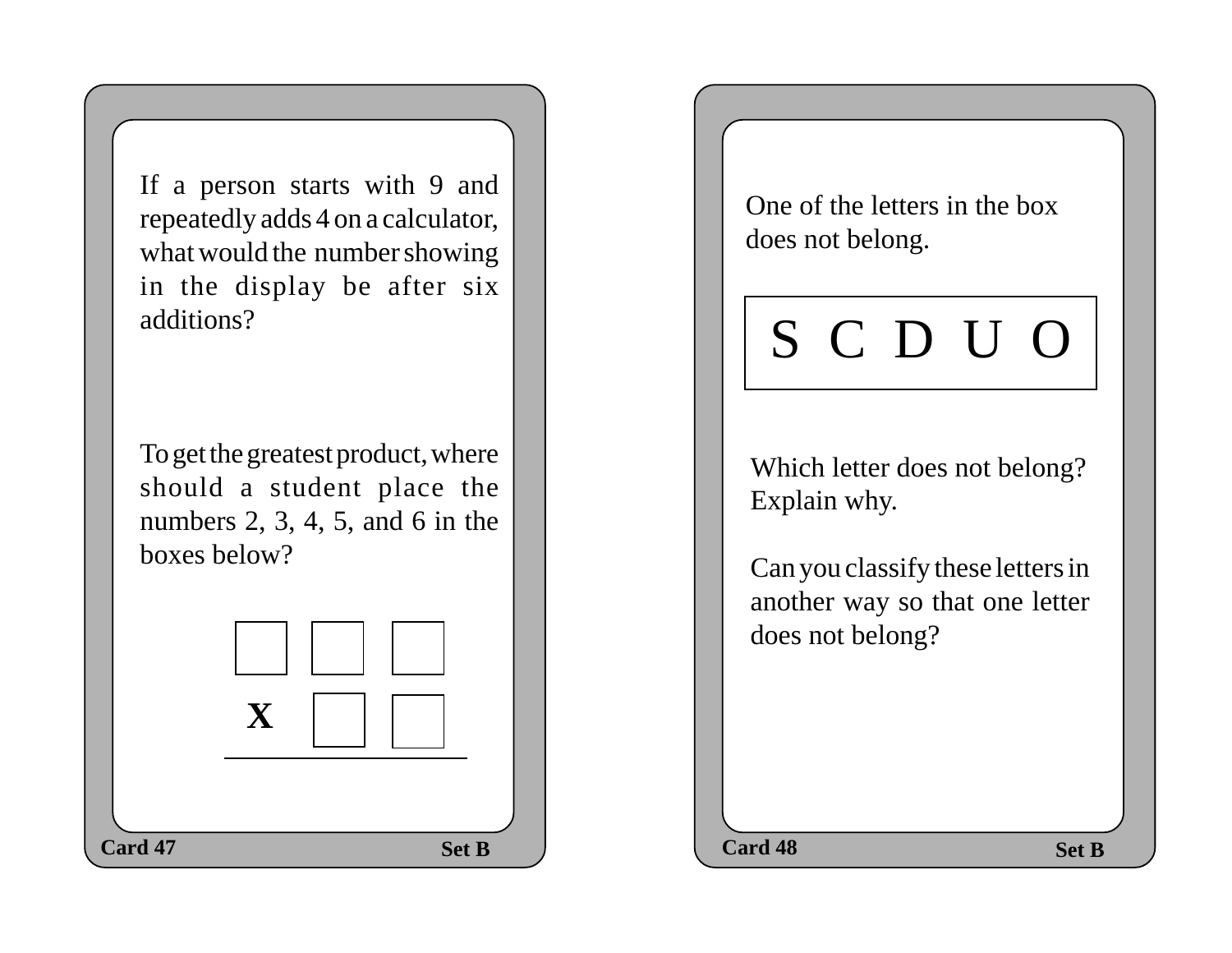The answer is 3. Write three different math questions.

How many triangles and how many rectangles are in this figure?



Cindy rides her bike to her grandmother's house on Saturdays. Her grandmother lives 12 blocks away.

Last Saturday, Cindy rode 6 blocks, then realized that a book had fallen out of her basket. She rode back and found her book. Then she rode 8 blocks and arrived at her grandmother's house. At which block did she drop her book? How do you know?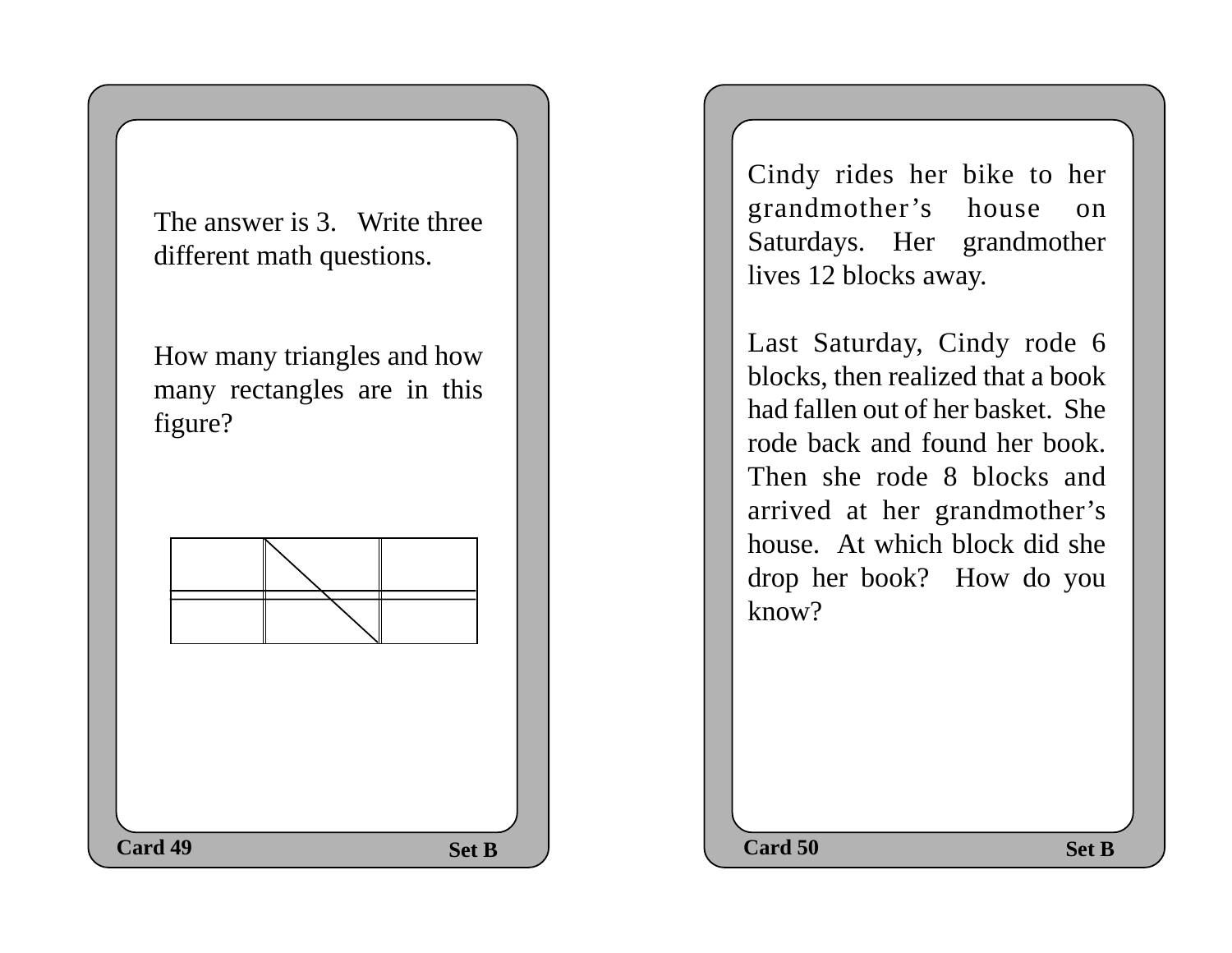If each car will hold one driver and five students, how many cars will be needed to take Mrs. Wilson's 28 students on their field trip?

How many total people (students and drivers) will there be?

If there were three students absent, how would the answers to these questions change?

Trace these figures and cut along the dotted lines. How many different polygons can you create using 2, 3, or 4 pieces?

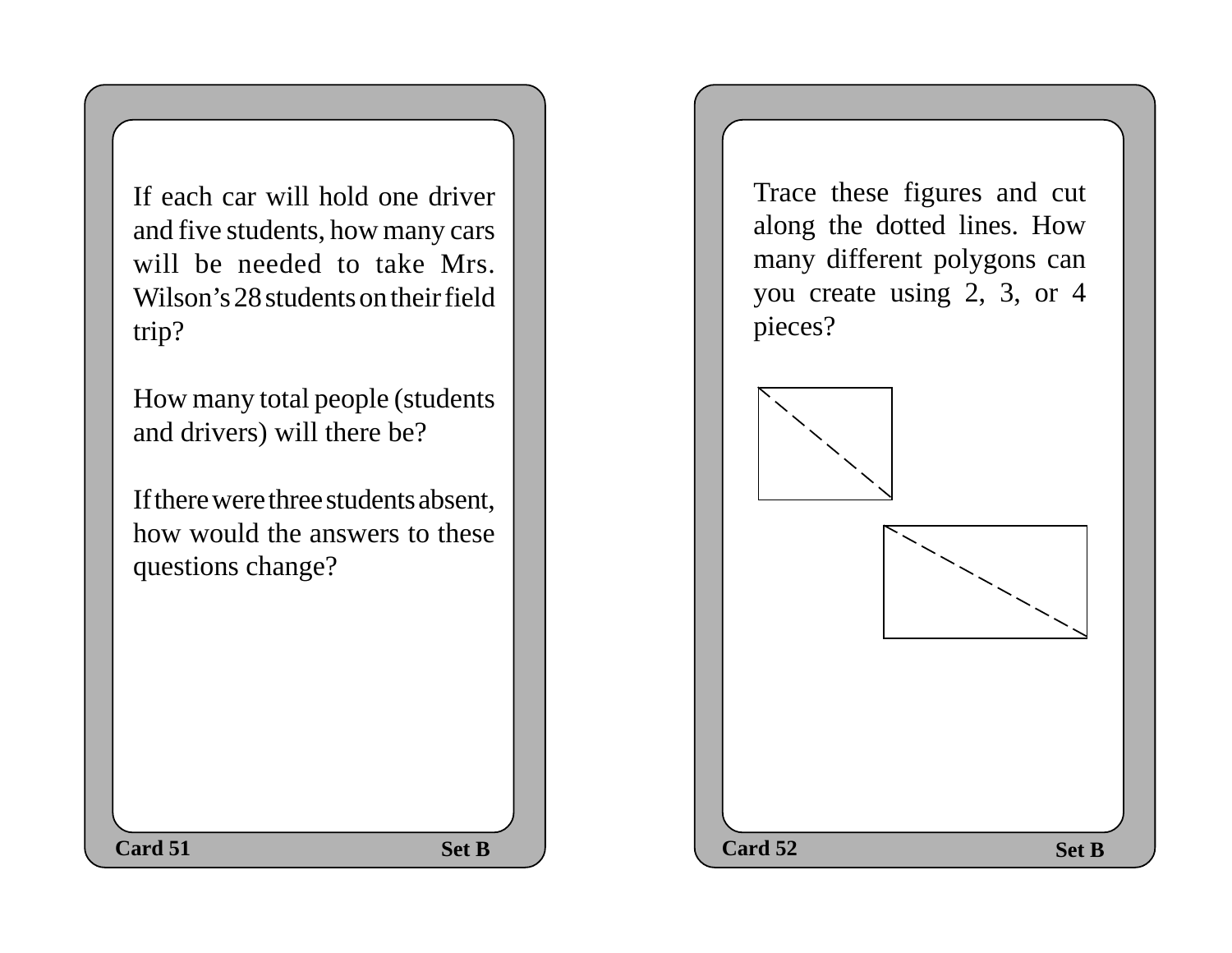Holly checked a book out of the library and read this notice about fines:

| If a book is:          |                                       |
|------------------------|---------------------------------------|
| <b>Days</b><br>Overdue | <b>Amount of</b><br><b>Fine</b>       |
| 1                      |                                       |
| $\overline{2}$         | $\frac{1}{\alpha}$ $\frac{2}{\alpha}$ |
| 3                      |                                       |
|                        | $\mathbf{s}_{\mathbf{\ell}}^{'}$      |

If Holly's book is 7 days overdue, what is the fine? Make a table to show how much the fine will be. Tilly gets 40¢ for an allowance every week. Her mother likes to give her different coins each week, but she never uses pennies.

What are the ways Tilly could have gotten her allowance during the last four weeks?

**Set B**  $\qquad$  **Card 54 Set B Card 53 Card 54 Card 54 Card 54**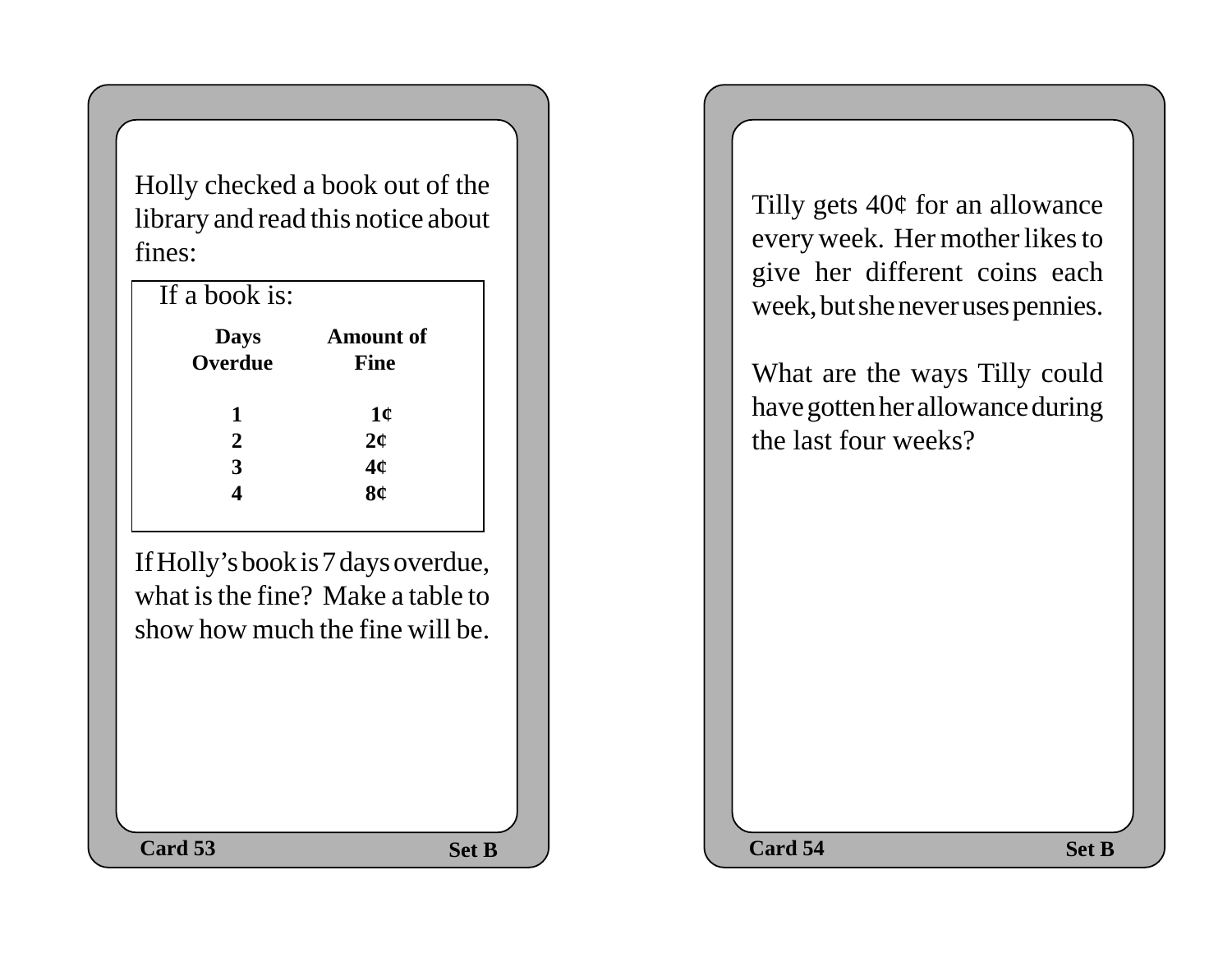Kim has three coins worth a total of less than a dollar. If she were to lose one of her coins, she would have exactly half as much money as she has now. What coins does Kim have? Explain.

How many pennies laid in a row would there be in a mile?

What do you have to know to figure out this problem? Write the steps in a plan to figure this out.

How many pennies would it take?

**Set B Set B Set B Card 55** Set B  $\qquad$  Card 56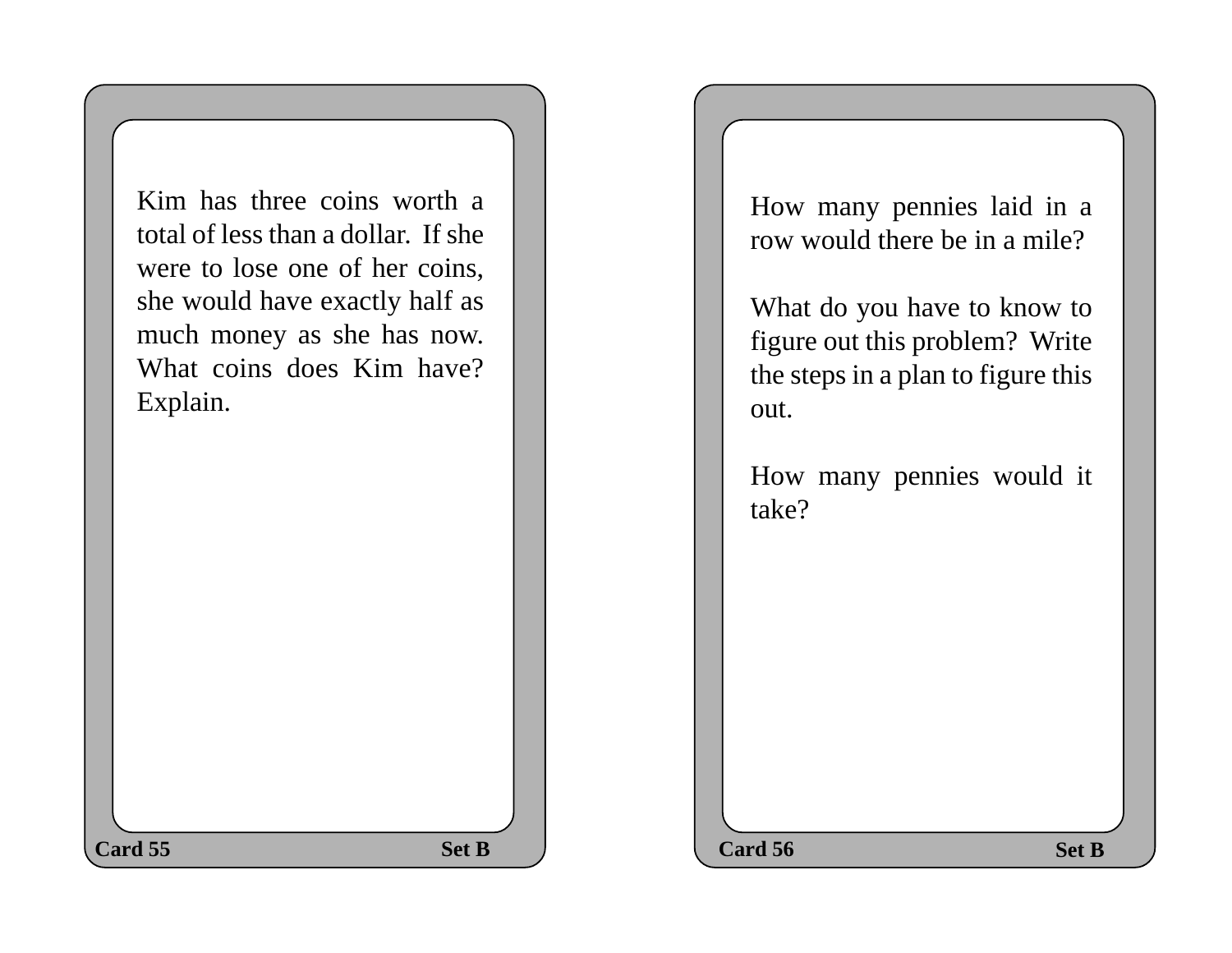At the grocery store, eggs cost 49¢ for a half-dozen. A dozen eggs cost  $91¢$ . Which is a better buy? Explain your answer.

Toni has a piggy bank filled with nickels, dimes and quarters. She has a total of \$3.00. If she has fewer than 12 coins, What combination of coins could she have in her bank? How many possibilities can you discover?

**Set B Set B Card 58** Set B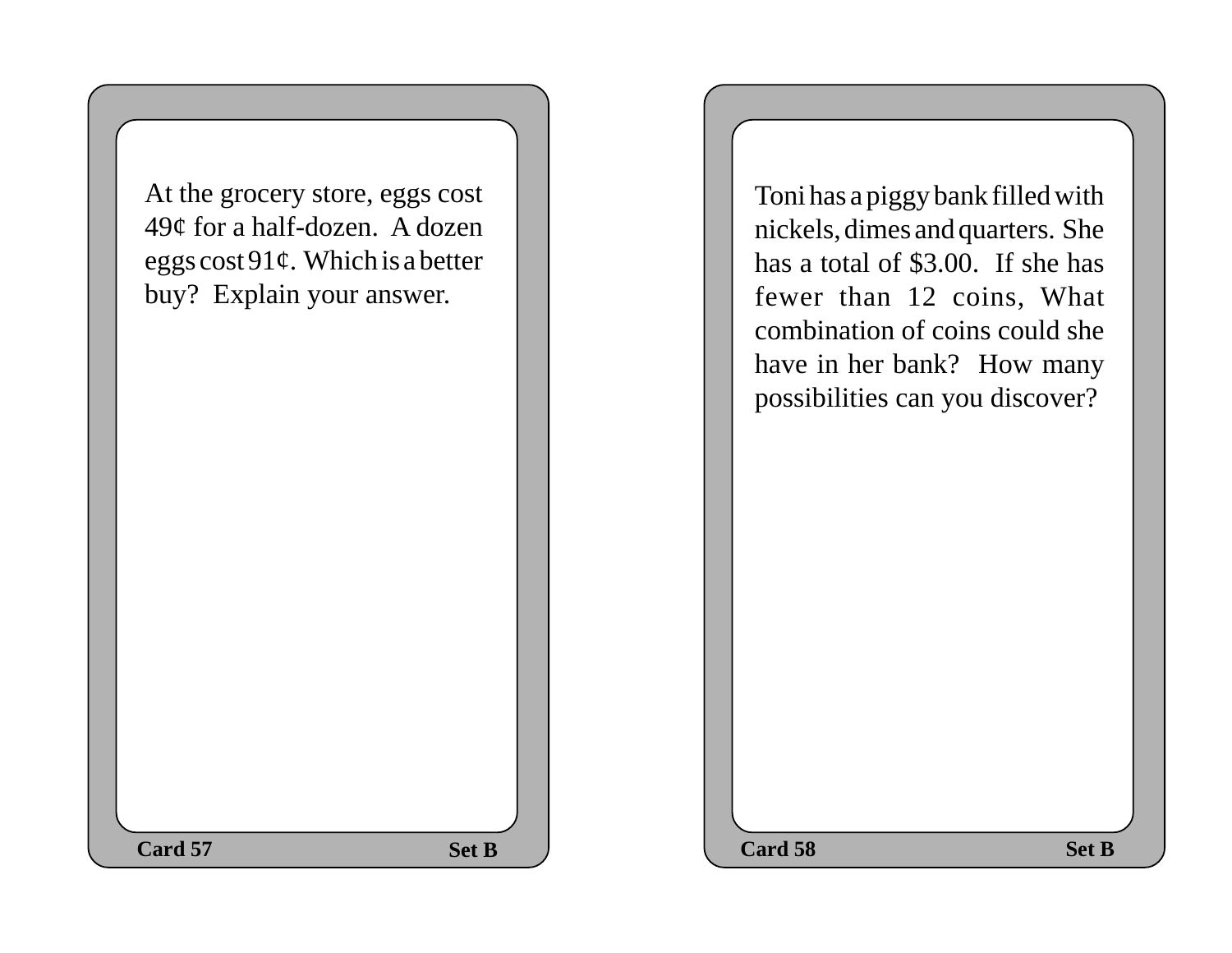## How Many Tiles Do I Have?

Clues:

A. If I have this many square tiles, I can arrange them into a square and have three left over.

B. With these tiles, I can form a rectangle whose one side is 10 more than the other side.

C. I have less than 60.

How many tiles do I have?

There are 10 pages in Anthony's baseball card album. Each side of the page has 12 pockets for cards. When his book is half full, how many cards will Anthony have collected?

Write a letter to your friend telling how you figured this out.

**Set B Set B Set B** 

**Card 59** Set B  $\bigcup$  Card 60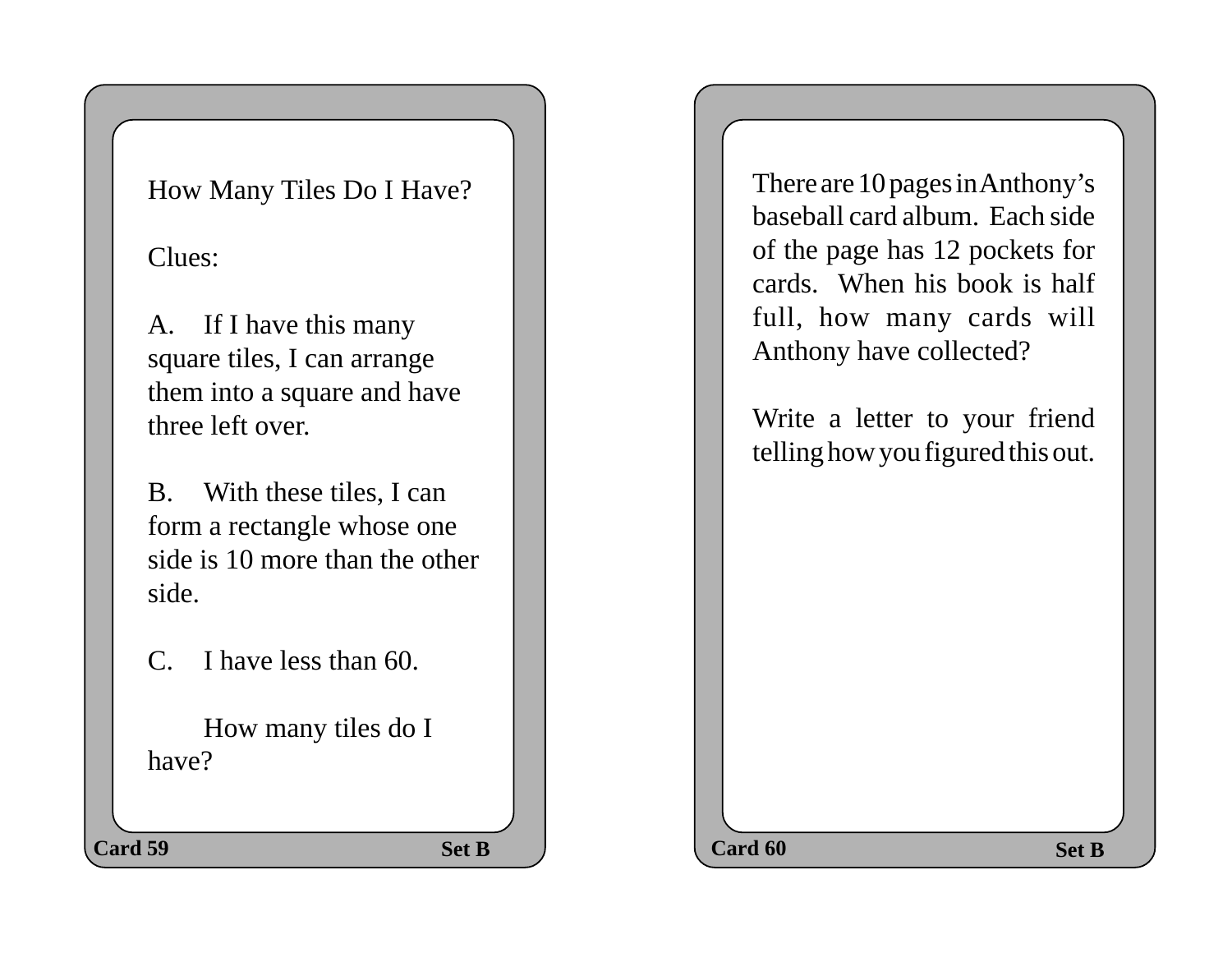Which is worth more: 30 cm of quarters placed side by side or 60 cm of dimes placed side by side?

Write the steps you use in solving this problem.

**Set B Set B**